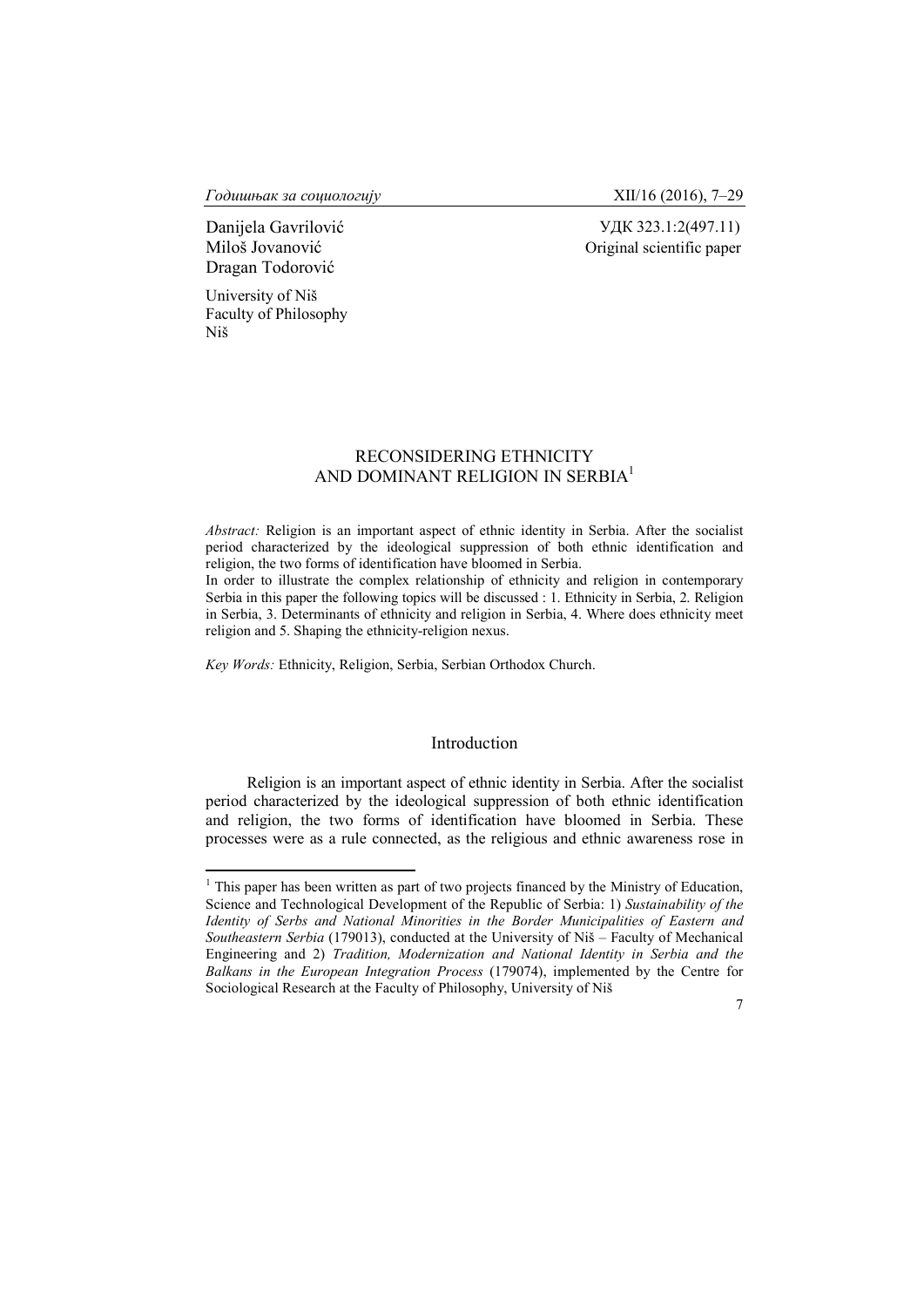the majority population – the Serbs, and in the minority peoples, e.g. the Bosniaks. It is difficult to determine the cause and effect relations in Serbia in the postcommunist period and during the breakup of Yugoslavia, and it is also difficult to say whether the increased ethnic and religious identification played the role of the cause or the effect. Nevertheless, they did have an important role in the turbulent period of transition.

Apart from the processes, which are specific for post-socialist countries, Serbia was also faced with the gradual breakup of Yugoslavia, wars, and the bombing campaign of 1999. The rule and politics of Milošević also led to international sanctions, which culminated in the unprecedented inflation and war conflict against the NATO. After the breakup of Socialist Federal Republic of Yugoslavia, Serbia initially formed a union with Montenegro in 1992 under the name of Federal Republic of Yugoslavia, which changed its name in 2003 to State Union of Serbia and Montenegro. This was followed by the secession of Montenegro in 2006. In 2008, Serbian autonomous province of Kosovo self-declared independence (not acknowledged by Serbia). With the separation of Montenegro, for the first time since 1918, against its own will, Serbia became the Republic of Serbia (as an independent state, and not one of the republics of Yugoslavia). This separation opened a number of ethnic and religious issues.

Religion is here used in the function of "the defence of culture" – preventing the decline of the national or ethnic culture (Gavrilović, 2008). In such a case religious identity is linked to the ethnic one in a symbiosis, which still has a great emotional legitimacy in the modern Serbian and other ex-Yugoslav societies. What is happening is the sacralization of the nation and the nationalization of the sacred, that is, the *politicization of religion* and the *religization of politics* (Vrcan, 2001).<sup>2</sup> Thus, the examples of Serbs of other confessions are very rare, e.g. the case of the renowned legal and social theoretician Valtazar Bogišić, who was a Catholic. Similarly, there were Jews in the pre-war Yugoslavia who were assimilated and experienced themselves as the "Serbs of the faith of Moses". "Both the religious and the national community are imagined communities and they are connected by symbols (flags, crosses, and the like), which ensure common meaning to their members" (Reiffer, 2003: 215).

In order to illustrate the complex relationship of ethnicity and religion in contemporary Serbia in this paper will discuss the following topics: 1. Ethnicity in Serbia, 2. Religion in Serbia, 3. Determinants of ethnicity and religion in Serbia, 4. Where does ethnicity meet religion and 5. Shaping the ethnicity-religion nexus.

<sup>8</sup>  $2$  For the Serbs, Orthodox Christianity remains, first and foremost, the faith of identity, so to say, "the faith of national identity" (D. Bogdanović, quoted in Vrcan, 1995: 362).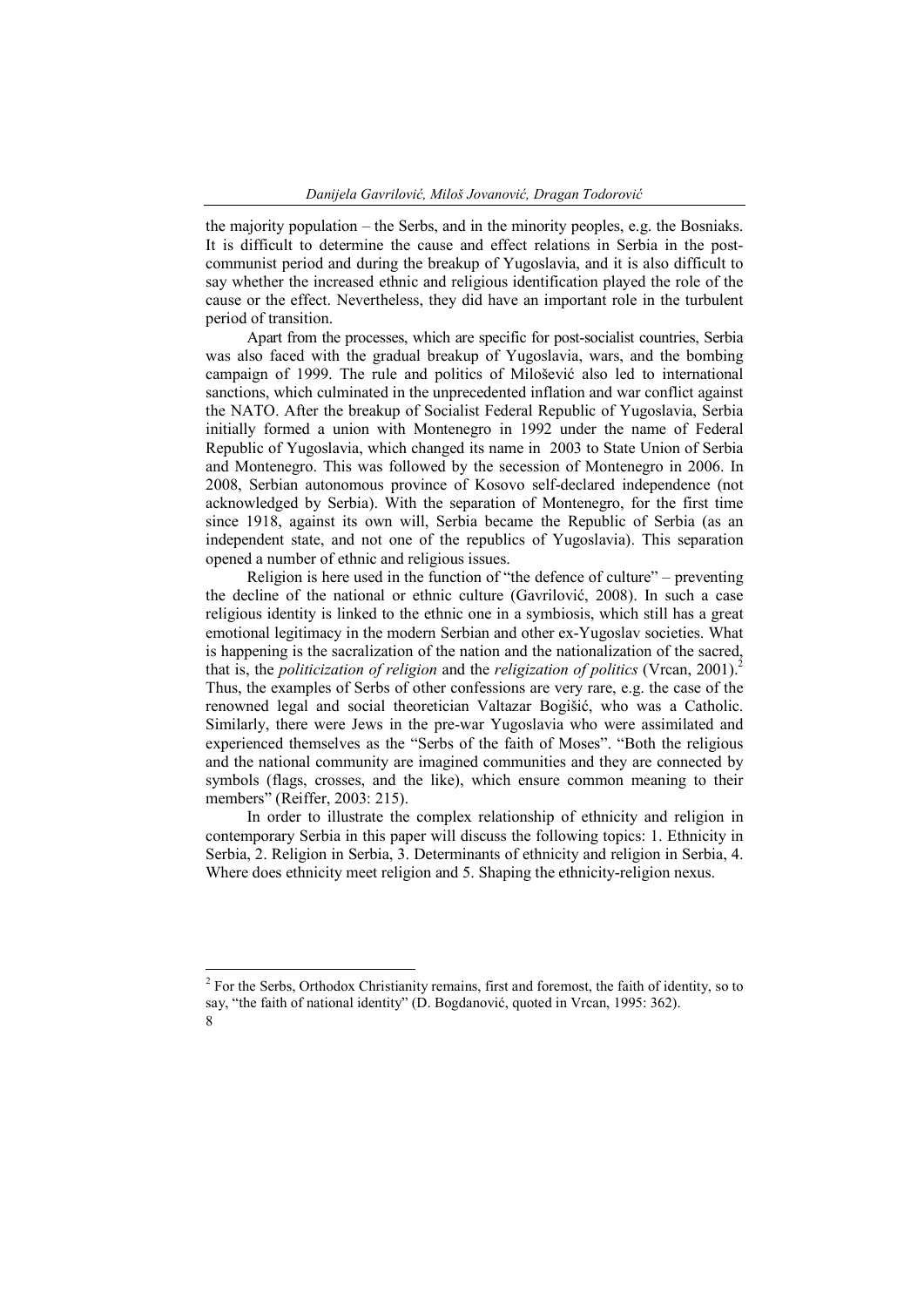## Ethnicity in Serbia

With the dissolution of socialism, retraditionalization and traditional forms of identification have established themselves as a reply to the challenges of social changes, as well as something to take over the vacant spot once occupied by the socialist ideology. Importance is assigned to various elements of tradition, and certain contents are declared values, which represent the continuity with the past that came before the socialist period. As a rule, ethnic groups turn to historical reminiscences and discover conflicts as a significant determiner of their relations (from the period of slavery under the Ottoman Empire to World War II). After the socialist period of repression and sporadic conflicts, all of the Balkan peoples now remember well the crimes which they did to one another during the tempestuous history, victims of their own and other people's guilt, and are beginning to seek those elements of identity that separate them, even though the idea of "brotherhood and unity" (*братство и јединство*) <sup>3</sup> of Yugoslav peoples was advocated in socialism. Neither the common language (Serbs, Croats, Bosnians), nor the territory, and not even the belonging to the same religion (Montenegrins, Serbs, Macedonians), is a sufficient "marker" without believing in the common origin which is now being questioned by these peoples. They are searching for differences.

In the words of Anthony Smith (1998), within the Serbian community an "ethnic core" was organized in the period of slavery under the Turks. Namely, a common collective consciousness was formed on the basis of the unity of customs, religious and moral norms that served as a foundation upon which a certain administrative, military, judicial, and fiscal structure was constructed in the Serbian medieval state. During the period of slavery this identity was preserved, and important elements of the identification corpus were created $\hat{A}$ . One could say that in the case of the Serbian people the nation was created on the basis of the "ethnic core". The Serbian ethnie can be called a "vertical" type ethnie (Smith), with its ethnic culture spreading to all social layers. Namely, during the long period of slavery, class feuds were forgotten, the upper layers vanished, and the folk culture became common for all layers. As already mentioned above, this identity was mostly formed as an opposition to the Turks, which was to bear grave consequences on the contemporary relations with Muslims, both in Bosnia and Herzegovina and

<sup>&</sup>lt;sup>3</sup> The idea of establishing a common state of South Slavic people grew through the 19th and early 20th century. It emerged in the late 17th century and gained prominence through the *Illyrian Movement* of young Croatian intellectuals (ca. 1835–1849).<br><sup>4</sup> Kosovo as a mythical homeland where, above all, the "Kingdom of Heaven" was chosen

over the "Kingdom of the Earth" (Bandić, 1989: 31–42), the cult of the "holy rulers" (Bandić, 2010: 25–38), and the idea of the great role of the SOC in the preservation of ethnic identity.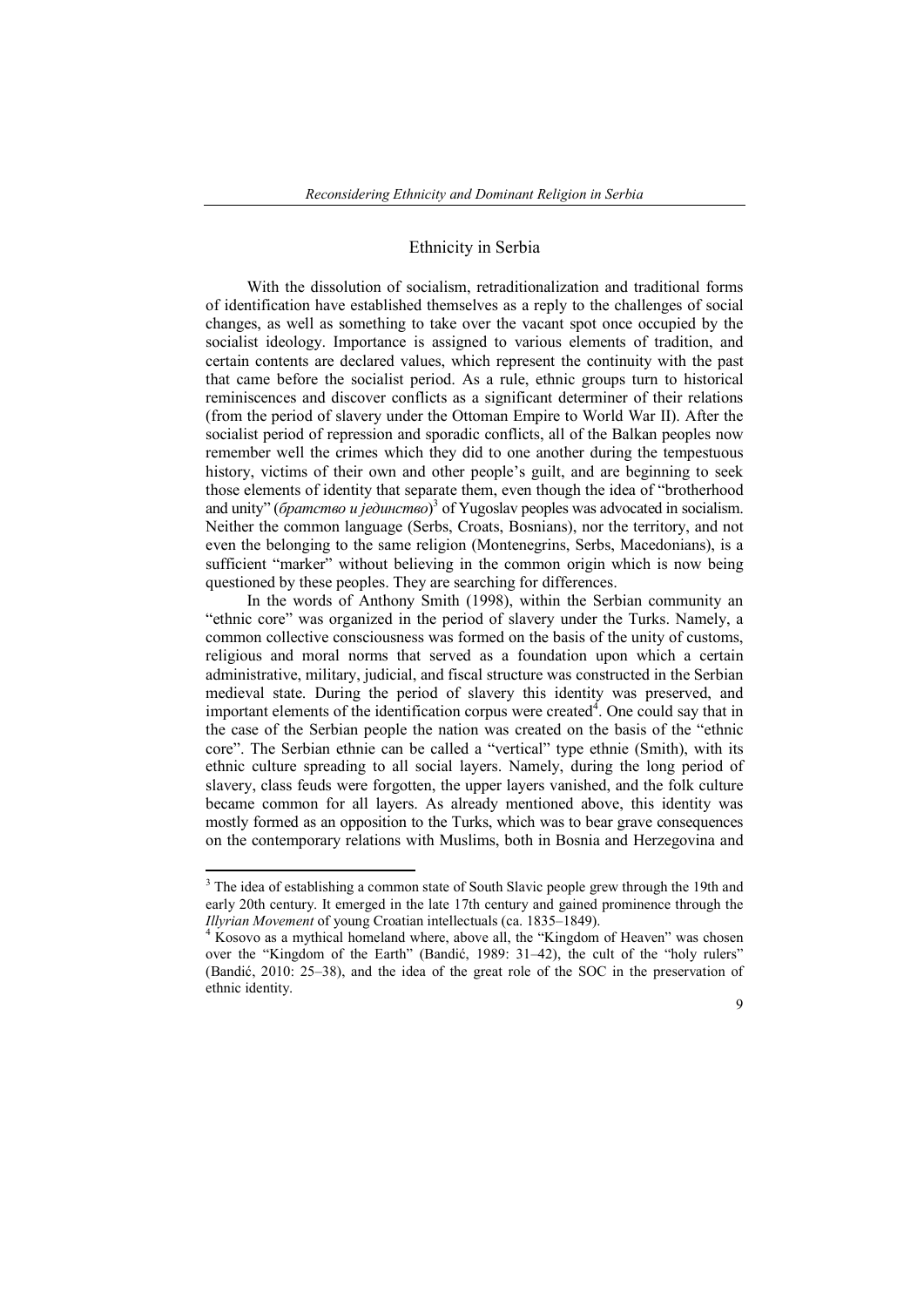in Serbia (Sandžak), since modern-day Muslims are considered by the majority ethnic group – the Serbs, as the successors of the Osmanli, or as those who have abandoned their religion and converted to Islam.<sup>5</sup> These elements of national identity will later be used and combined in accordance with the political needs.<sup>6</sup>

After the Balkan wars and the victory over the Turks, Serbia immediately entered into World War I. Following the end of the war, it relinquished its recently acquired autonomy and became a part of the Kingdom of Serbs, Croats and Slovenes (1918), later the Kingdom of Yugoslavia. The idea of Yugoslavism was present in Serbia, as well as in the other ex-Yugoslav republics, in the  $19<sup>th</sup>$  century. In this one, and later on after the end of World War II, the socialist Yugoslavia, the idea of ethnic belonging was suppressed on behalf of the ideology of "brotherhood and unity". Occasional "ethic awakenings" occurred in the former Yugoslav republics, and they were harshly judged. After the breakup of Yugoslavia, the territory of Serbia witnessed changes in the ethnic composition due to the influx of refugees and displaced persons (e.g. Serbs from Croatia and Kosovo and Metohija) or displacement of parts of minority groups (e.g. the Croats in Vojvodina). However, there were no great changes in the ethnic composition.

Today, Serbia is relatively homogenous as far as ethnicity is concerned – 83.32% of the population are Serbs (Statistical Office of the Republic of Serbia, 2013). Such a distribution is, naturally, not uniform on the whole territory. Vojvodina has a specific composition (ethnically most diverse) in relation to Central Serbia as very homogenous, with Sandžak dominantly populated by the Bosniaks, while the border regions are ethnically heterogeneous. The most numerous minorities in Serbia are Hungarians, Roma, and Bosniaks. In certain border towns in Serbia, the minorities are, in fact, the majority at the local level (Albanians in Bujanovac and Preševo, Bulgarians in Bosilegrad and Dimitrovgrad). It is worth mentioning that the position of minorities is not equal. Some of them live in relatively favourable social circumstances with a formed cultural elite – e.g. the Hungarians, while the majority of the Roma live in very difficult conditions.

The previous decades in Serbia have seen the significant changes in the minority structure. The number of Yugoslavs has dropped, while the numbers of Vlachs and Roma have risen. Such changes are not always consequences of a real increase or decrease in the number of members of a certain community, but the true reason lies behind the different declaration of those people. It is interesting to note that the number of members of particular communities, as the abovementioned Vlachs and Roma, has risen after the fall of socialism and the breakup of

<sup>&</sup>lt;sup>5</sup> "[F]or the nationalist Serbs, the Bosnian Muslims are 'traitors' of the faith of their ancestors who should be regarded as 'former Serbs', who are 'in fact' Serbs, etc. Historically, we find examples of attempts to re-convert them to Orthodoxy'' (Bremer, 2008: 5).

In the  $19<sup>th</sup>$  century and after the liberation from the Turks, but also during the latest armed conflicts. For an insightful analysis of the continual political functioning of the Kosovo myth in Serbia from the 19th century to the present see Spasić, 2011.

<sup>10</sup>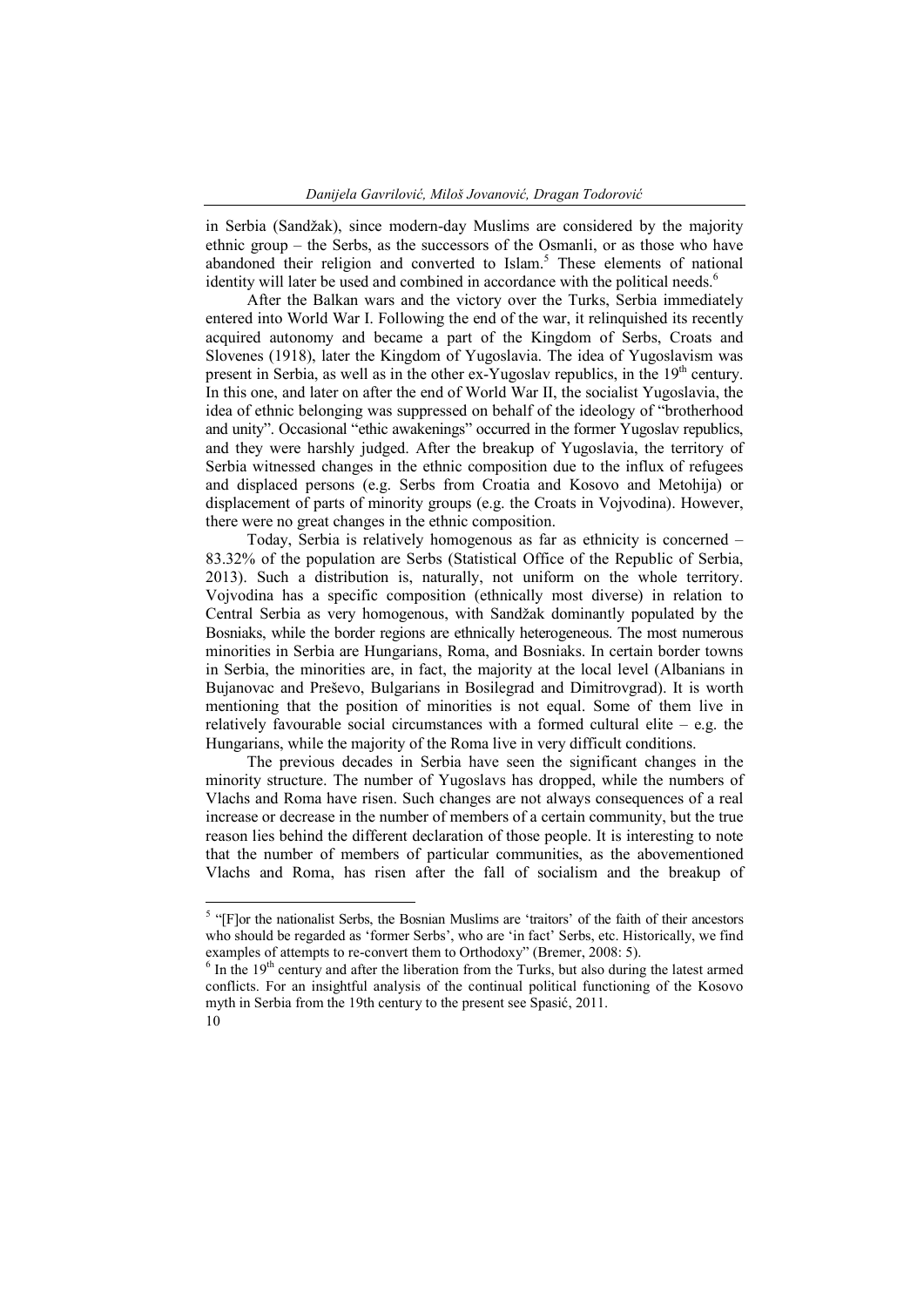Yugoslavia, as an effect of the general ethnic awakening. Since both Vlachs and Bulgarians are of Orthodox confession, oftentimes small ethnic differences occur as the factor of assimilation, which leads to a further emphasis of these differences at the level of religion, that is best exemplified by the activity of the Romanian Orthodox Church in eastern Serbia to which the Vlachs are turning in order to differentiate themselves from the majority people (Gavrilović & Petrušić, 2011; Jovanović & Tasić, 2012; Jovanović & Tasić, 2013). The new category which appears in the data (see Table 1) from 2002, and is not present in the table from 1991, is the category of Bosniaks, who have separated themselves from the population previously identified as Muslims (an ethnic group formed on the basis of religious identity, recognized in the SFRY in 1971), thus making this larger group now divided into those who have started declaring themselves as Bosniaks, and the ones who have remained Muslims only.

One of the still most important demarcation factors in the differentiation of ethnic groups in Serbia is religion, so what most often occurs here today, apart from rather shy ecumenist attempts, are the conflicts and opposition intensified by religious differences. Similar symbolic battles are also being led in the area of language. Even though Bosnian, Montenegrin and Serbian are extremely similar, which guarantees absolute comprehension between the members of different ethnic groups, Sandžak insists on the schooling of children in Bosnian, while a settlement in Vojvodina with a dominant Montenegrin population insists on the Montenegrin language.

The figures in Table 1 show that the number of ethnic Serbs is in decline<sup>7</sup>, due to the low birth rate, as is the case with the Hungarians and Romanians. Number of Roma is on the increase, due to a high birth rate, but also because an increase in numbers of those declaring themselves as members of this ethnic community (which is an effect of positive discrimination policies of the State and altered social environment). Because of the tendency toward *ethnic mimicry* a proportion of Roma population declares as  $Serb<sup>8</sup>$ , thus the official statistics records that there are close to 150,000, while leading demographers estimate the size of this population around 450,000.

<sup>8</sup> In the Balkan *gradients of depreciation*, the Roma are placed at the bottom of the ethnic hierarchy (Živković, 2001).



 $<sup>7</sup>$  The rise in percentages of Serbs is partly due to the drastic decrease in number of those</sup> that declare themselves as Yugoslav.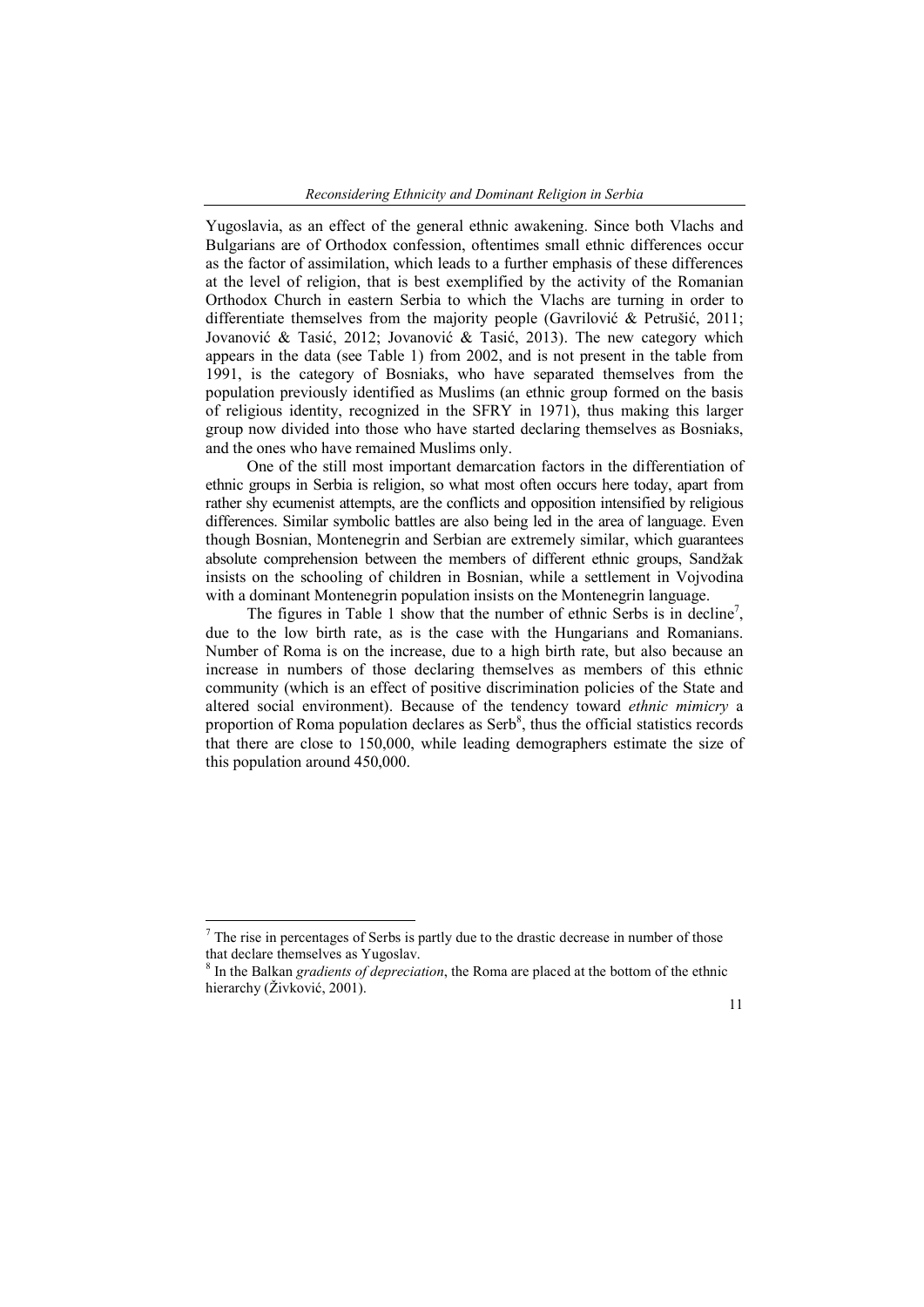| <b>Ethnic</b> group     | Size (number)       | Percentage in the<br>population |         |                           |                           |                       |
|-------------------------|---------------------|---------------------------------|---------|---------------------------|---------------------------|-----------------------|
|                         | $1991$ <sup>*</sup> | 2002                            | 2011    | 1991                      | 2002                      | 2011                  |
| Serbs                   | 6252405             | 6212838                         | 5988150 | 79.93                     | 82.86                     | 83.32                 |
| Hungarians              | 343800              | 293299                          | 253899  | 4.39                      | 3.91                      | 3.53                  |
| Did not declare         | 10718               | 107732                          | 160346  | 0.14                      | 1.44                      | 2.23                  |
| Roma people             | 94492               | 108193                          | 147604  | 1.21                      | 1.44                      | 2.05                  |
| <b>Bosniaks</b>         |                     | 136087                          | 145278  |                           | 1.81                      | 2.02                  |
| Unknown                 | 47958               | 75483                           | 81740   | 0.61                      | 1.01                      | 1.14                  |
| Croats                  | 97344               | 70602                           | 57900   | 1.24                      | 0.94                      | 0.81                  |
| Slovaks                 | 66772               | 59021                           | 52750   | 0.85                      | 0.79                      | 0.73                  |
| Montenegrins            | 118934              | 69049                           | 38527   | 1.52                      | 0.92                      | 0.54                  |
| Vlachs                  | 17804               | 40054                           | 35330   | 0.23                      | 0.53                      | 0.49                  |
| Regional<br>affiliation | 4841                | 11485                           | 30771   | 0.06                      | 0.15                      | 0.43                  |
| Romanians               | 42316               | 34576                           | 29332   | 0.54                      | 0.46                      | 0.41                  |
| Yugoslavs               | 320168              | 80721                           | 23303   | 4.09                      | 1.08                      | 0.32                  |
| Macedonians             | 45068               | 25847                           | 22755   | 0.58                      | 0.34                      | 0.32                  |
| Muslims                 | 180222              | 19503                           | 22301   | 2.3                       | 0.26                      | 0.31                  |
| <b>Bulgarians</b>       | 26698               | 20497                           | 18543   | 0.34                      | 0.27                      | 0.26                  |
| Other                   | 14800               | 13922                           | 17558   | 0.19                      | 0.19                      | 0.24                  |
| Bunjevci                | 21434               | 20012                           | 16706   | 0.27                      | 0.27                      | 0.23                  |
| Ruthenians              | 18052               | 15905                           | 14246   | 0.23                      | 0.21                      | 0.20                  |
| Goranci                 |                     | 4581                            | 7767    |                           | 0.06                      | 0.11                  |
| Albanians*              | 78281               | 61647                           | 5809    | 1                         | 0.82                      | 0.08                  |
| Ukrainians              | 5042                | 5354                            | 4903    | 0.06                      | 0.07                      | 0.07                  |
| Germans                 | 5172                | 3901                            | 4064    | 0.07                      | 0.05                      | 0.06                  |
| Slovenians              | 8001                | 5104                            | 4033    | 0.10                      | 0.07                      | 0.06                  |
| Russians                | 2473                | 2588                            | 3247    | 0.03                      | 0.03                      | 0.05                  |
| <b>Total</b>            | 7822795             | 7498001                         | 7186862 | 100.0<br>$\boldsymbol{0}$ | 100.0<br>$\boldsymbol{0}$ | 100.0<br>$\mathbf{0}$ |

*Danijela Gavrilović, Miloš Jovanović, Dragan Todorović*

*Table 1: Ethnic Groups in Serbia (1990–2012)*

 <sup>\*</sup> For 1991 the estimated data were presented (estimates were worked out only for the municipalities of Bujanovac and Preševo, since the actual data for these two municipalities were not available due to the boycott of the Census by the majority of the Albanian population).<br>\*\* 1991, 2002 and 2011 censuses do not contain the data for the AP Kosovo and Metohija.

<sup>12</sup> Namely, the 1991 Census was boycotted by the majority Albanian population, while in 2002 and 2011 there were no conditions on the territory of the southern Serbian province for the implementation of the census. In the municipalities of Preševo and Bujanovac there was an undercoverage of the census units in 2011 owing to the boycott by most of the members of the Albanian ethnic community.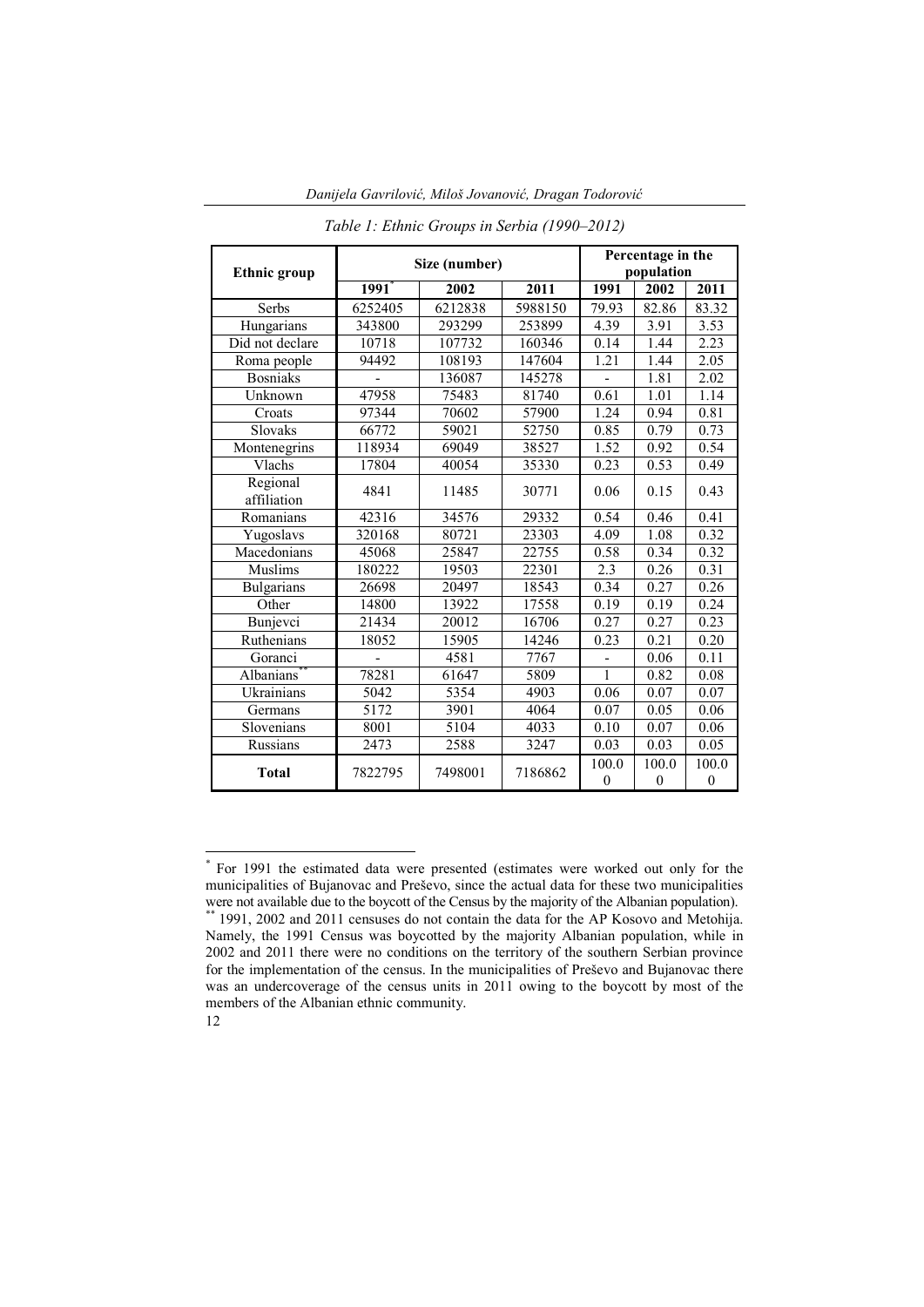## Religion in Serbia

Serbia is a multireligious state, in which Christianity and Islam are present with their confessional branches: Orthodoxy, Roman Catholicism, and Protestantism, that is, Sunni and Shia Islam. Christianity dominates Islam, the Orthodox confession dominates Catholicism and Protestantism, while Sunni Islam is absolutely dominant over the Shia (Đorđević, 2005a; 2007). The Muslim community encompasses the Slavic Muslims in Sandžak, ethnic Albanians in the south, and Roma in the entire country. The Roman Catholics comprise almost 5% of the population, and these are mostly ethnic Hungarians and Croats in Vojvodina. The Protestants of various proveniences amount to 1% of the population. The Jewish community has around 3000 members.<sup>9</sup>

Living in several countries during the  $20<sup>th</sup>$  century (Kingdom of Serbia, Kingdom of Serbs, Croats and Slovenes, SFRY, Federal Republic of Yugoslavia, Serbia and Montenegro, Republic of Serbia), church, religion and religiosity of the population of Serbia have passed through three different periods: 1. from the beginning of the century to the end of World War II, 2. from the end of World War II to the end of the 1980s, and 3. from the beginning of the 1990s until today.

The first period was characterized by Orthodoxy enjoyed the status of a state religion, and there was a harmony between the dynasty and the episcopate<sup>10</sup>. The Vidovdan Constitution of 1922 declared the principle of the freedom of religion and equality between religious communities, and the 1931 Yugoslav Constitution adopted the principle of state sovereignty over all religious communities. (Radić, 2005; Todorović, 2005a).

Following the conclusion of World War II started the processes of *atheization* and *secularization*, with a devastating influence among the Orthodox and somewhat milder effects among the Roman Catholics and members of Islam. A decades-long spiritual and social demonopolization and marginalization of religion and church created the so-called *marginal typical believer* (Đorđević, 1984).

The end of the socialist Yugoslavia and the merciless – more or less religious – war on the greater part of its territory initialized the creation of nation states with a pronounced religious legitimation, which led to desecularization, *i.e.* the return of the people to religion and church. A radical drop was witnessed in the number of the people declaring themselves atheists, with an increase in the readiness of the people to identify in the religious terms and acknowledge confessional belonging and faith in god, as well as the renewal of the religious

 <sup>9</sup> A complete registry of churches and religious communities in Serbia can be found at: http://www.vere.gov.rs/KSCVZ/uploads/Dokumenti/RegistarCrkavaIVerskihZajednica.pdf <sup>10</sup> Radmila Radić (2005: 176), for example, cites the data that at the beginning of the  $20<sup>th</sup>$ century 4.75% of members of the Serbian Parliament came from the clergy.

<sup>13</sup>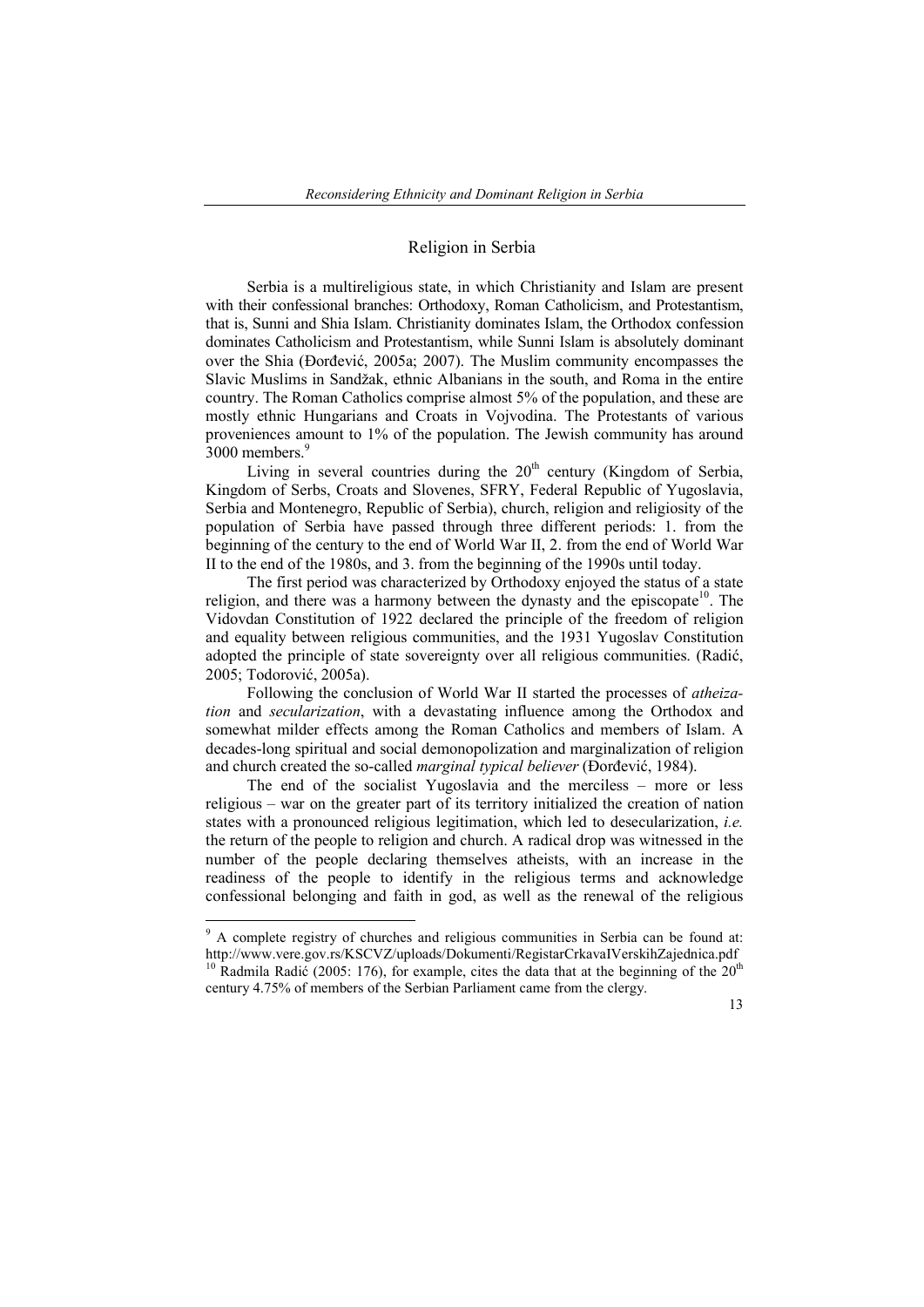practical behaviour (baptism, marriage, memorial service, holidays) (Pantić, 1993; Blagojević, 1995; Blagojević & Đorđević, 1999). By the end of the 1990s the image of a typical believer from the 1980s had already altered: "with the increase in religiosity of the urban population, men, educated and younger generations, came the great uniformity in the attachment to religion and church according to the place of residence, gender, age, education, and vocation" (Radisavljević Ćiparizović, 2006: 107). The expressed revitalization of the religious-church complex, however, was still not representative of the deep changes in the spiritual life of the people by returning to the forgotten god and religious morality, a genuine spiritualization of life and a dramatic change in the religious behaviour. A closer connection of an increasing circle of people with religion and church was more of a consequence of the fall of socialism and the total social, territorial, national, and confessional homogenization of the population in the newly-created independent states.

The coming of the Serbian Orthodox Church (SOC) and other religious communities out of the decades-long marginalization, stigmatization, and isolation in the private sphere, and gradual inclusion in the performance of public services reflected in the following: 1. media promotion of the church and its representatives (presentation of traditional customs related to the greatest church holidays and appearances of the representatives of all confessions in educational and informational radio and TV programmes), 2. an increased interest in the admission to the faculties and institutes of theology, 3. construction and renovation of churches and other religious buildings, 4. the revival of church publishing, 5. the renewal of the role of churches and religious communities in the domain of religious education (introduction of religious education in primary and secondary schools), care about morality, social and charity work, 6. the revitalization of monkhood in male and female monasteries, 7. the return of nationalized church property.

The Law on Churches and Religious Communities in Serbia was passed in 2006 and it granted the status of the SOC and other traditional religious communities without repeated registration, and on the basis of the contracts concluded with the Kingdom of Yugoslavia, which did not apply for the so-called small religious communities.<sup>11</sup> Special acts were introduced to further regulate health care, social security and retirement plans of priests and religious officers.

During the 1990s, Orthodoxy and the SOC once again became the key factor in the protection and homogenization of the Serbian national corpus in Kosovo,

<sup>14</sup> <sup>11</sup> Article 7 of this Law explicitly states that: "Traditional churches are those which have had a historical continuity within Serbia for many centuries and which have acquired the status of a legal person in accordance with particular acts, that is: the Serbian Orthodox Church, the Roman Catholic Church, the Slovak Evangelical Church (a.c.), the Christian Reformed Church and the Evangelical Christian Church (a.c.). Traditional religious communities are those which had a historical continuity within Serbia for many centuries and which have acquired the status of a legal person in accordance with particular acts, that is: the Islamic Religious Community and the Jewish Religious Community."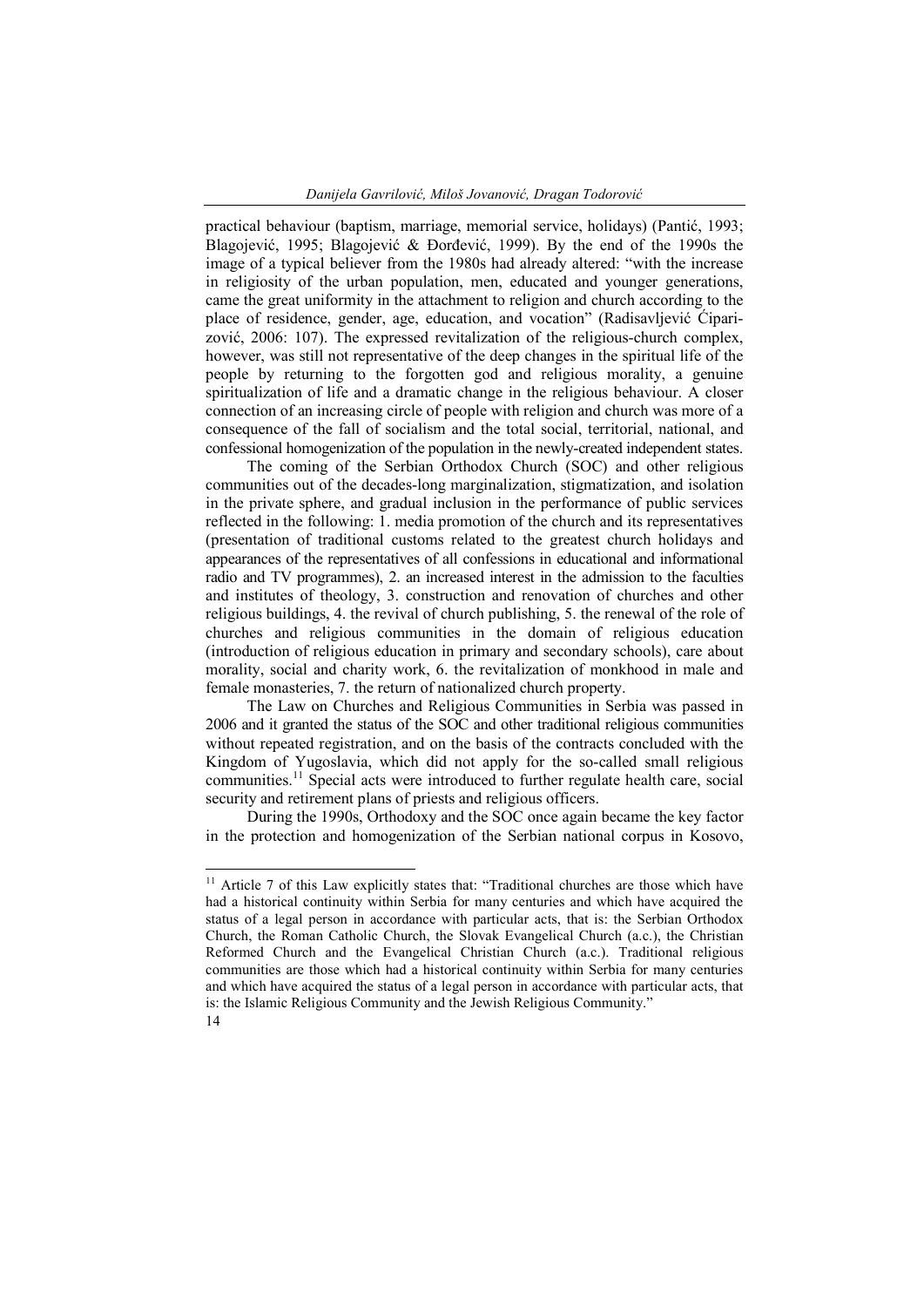Croatia, and Bosnia and Herzegovina. The notion of *svetosavlje*<sup>12</sup> as the cornerstone of the Serbian nation went hand in hand with the ethno-nationalistic Greater Serbian ideology of Slobodan Milošević and the contemporary state government, to the extent where the SOC gave blessings to war campaigns and changing the borders in the Balkans. The difference between the nationalistic and religious activity of the Serbian Orthodoxy, between politics and faith, disappeared. The speech of intolerance toward religious diversities (especially toward Protestants who were all categorized as "sects"), but also toward atheists, implied an open confrontation with those who thought differently. Police investigations in the cases of verbal delicts, vandalism, and physical assaults by the right-wing political groups were slow and without final results. Special attention was paid to moral and ideological arbitrations of the SOC, witnessed by numerous surveys conducted on the mood of the public and relevant scientific research, with a particular emphasis on the attitudes of the youth (Kuzmanović & Petrović, 2008). Such a position was also not threatened by negative actions of the clergy, since they were observed as individual behaviour, while the Church remained one of the supports of the Serbian ethnos.

Can one speak of the genuine connection of the citizens of Serbia to religion and church? Over half a century, declarative atheists have become declarative believers and this would have been enough of an indicator of religious renaissance for someone. By comparing the ex-Yugoslav experiences, it seems that we have witnessed a "return of religions" (in the sense of the return of religious institutions into the social sphere), rather than the "return to religion" (in the sense of the return of the citizens to the religious experience) (Cvitković, 2009). A revitalization of the public role of religion has happened in Serbia, under the influence of specific socio-political events in the Balkans. The SOC has become a relevant factor in the functioning of the social organism of the Serbian society, performing a number of functions: from the homogenizing and ethno-mobilizing one at the beginning of the 1990s to the socio-psychological and ideological one nowadays. Driven by the desire to compensate for the decades-long absence from the creation of the state policy and public thought, it has abandoned its primary, two-millennium long vocation: the *Orthodoxization* of the Serbian people, guidance in seeking god, and spiritualization of mutual relationships in everyday life.

The current connection to Orthodoxy is very loose, and the religious behaviour is non-continuous. The process of revitalization of religion expressed in the willingness of the citizens to declare themselves in religious terms is not

<sup>&</sup>lt;sup>12</sup> Term *svetosavlje* was coined in the 1930s by Serbian theologians who based their ideas on the life and work of St. Sava (see note 20). Recently canonized Serbian bishop Nikolaj Velimirović, in his "Preface" to the book *Svetosavlje as a Philosophy of Life* (1953) by Justin Popović, spoke of *svetosavlje* as "nothing other than Orthodox Christianity of Serbian style and experience". In contemporary Serbia, svetosavlje is interpreted as a rightwing political ideology, a compound of nationalism and clericalism.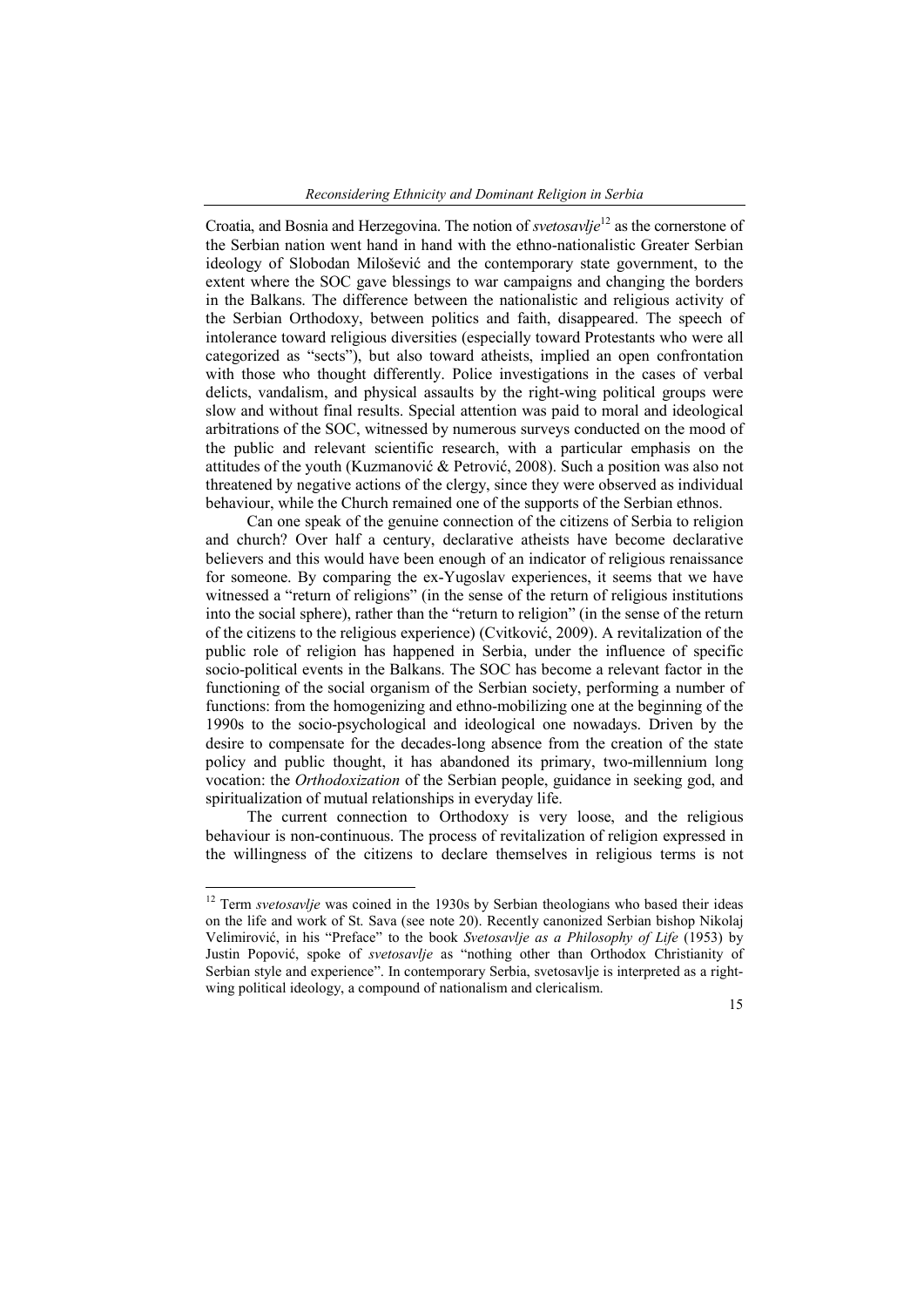followed by a consequent religious practice. One counts on salvation, even though one does not fulfil religious duties and does not perform a number of church ritual actions. What is happening is an extreme widening of the traditional religious practical behaviour. One could speak of the typical "four-rite believers": baptism, marriage in a church, celebration of a saint's day, and memorial service (Đorđević, 2009; Topić & Todorović 2011). There is a very thin layer of believers who have established firm spiritual connections with the religious community that they belong to and who respect the religiously prescribed rules literally, that is, those people who can be described as pious believers.

The undoubted progress of conventional religiosity in the Serbian people should not be interpreted as a dedication to religion, but rather as partially getting closer to religion and church. It is true that an obvious revival of religious customs is taking place, but it is not an expression of a nostalgic return to the values whose continuity was violently broken by installing the scientific atheism in this region. It is not rare that a mere ceremony is accompanied by an unbecoming feast and kitsch iconography. Declared religiosity among the Serbian majority in Serbia is not a state, but a beginning of a long-term process of spiritual improvement and "churching" which is ongoing and uncertain. Owing to the two-decade long wave of affirmation of the collective piety in the context of the strengthening of national identification, "at the beginning of the  $21<sup>st</sup>$  century the Serbs are religious in the manner of traditional belonging without believing" (Đorđević, 2009: 62).

| <b>Religious group</b>      | Size (number) |          |           | Percentage in the<br>population |        |        |  |
|-----------------------------|---------------|----------|-----------|---------------------------------|--------|--------|--|
|                             | 1991          | 2002     | 2011      | 1991                            | 2002   | 2011   |  |
| Christian                   | 6931527       | 6876279* | 6555931*  | 89.33                           | 91.71  | 91.22  |  |
| Orthodox                    | 6347026       | 6371584  | 6079396   | 81.80                           | 84.98  | 92.73  |  |
| Catholic                    | 496226        | 410976   | 356957    | 6.40                            | 5.48   | 4.97   |  |
| Protestant                  | 86894         | 78646    | 71284     | 1.12                            | 1.05   | 0.99   |  |
| Other Christian             | 1381          | 2191     | 3211      | 0.02                            | 0.03   | 0.04   |  |
| Islam                       | 224120        | 239658   | 222828    | 2.89                            | 3.20   | 3.10   |  |
| Judaism                     | 740           | 785      | 578       | 0.01                            | 0.01   | 0.01   |  |
| Eastern religions           |               | 240      | 1237      |                                 | 0.00   | 0.02   |  |
| Other                       | 13982         | $6649**$ | $1776$ ** | 0.18                            | 0.09   | 0.02   |  |
| Agnostics                   |               |          | 4010      |                                 |        | 0.06   |  |
| Not believers<br>(atheists) | 159642        | 40068    | 80053     | 2.06                            | 0.53   | 1.11   |  |
| Did not declare             |               | 197031   | 220735    |                                 | 2.63   | 3.07   |  |
|                             |               | 137291   |           |                                 |        |        |  |
| Unknown                     | 429560        |          | 99714     | 5.54                            | 1.83   | 1.39   |  |
| <b>Total</b>                | 7759571       | 7498001  | 7186862   | 100.00                          | 100.00 | 100.00 |  |

*Table 2: Religious Groups in Serbia (1990–2012)*

Notes: The 1991, 2002 and 2011 censuses do not contain the data for the Autonomous Province Kosovo and Metohija. Namely, the 1991 Census was boycotted by the majority

16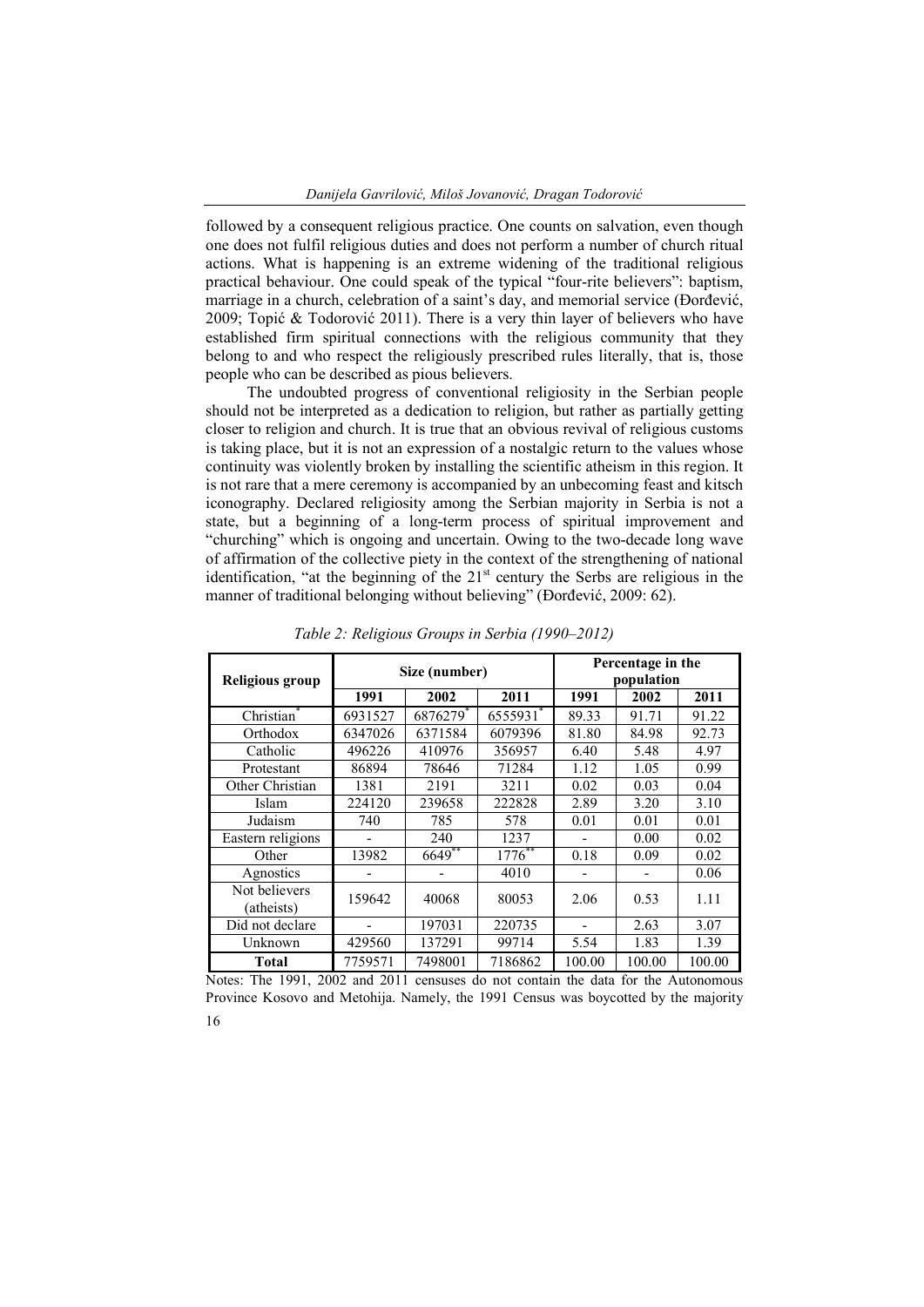Albanian population, while in 2002 and 2011 there were no conditions on the territory of the southern Serbian province for the implementation of the census. In the municipalities of Preševo and Bujanovac there was an undercoverage of the census units in 2011 owing to the boycott by most of the members of the Albanian ethnic community.

\* The difference between the total number of persons of Christian religion (line "Christian") and the sum of the lines for the persons of Orthodox, Catholic, Protestant and "other Christian" religions comprises the persons who responded to the question on religion by only stating Christians.

\*\* The aggregate data are provided for the persons who opted for pro-oriental cults, belong to a religion not stated, or are believers but do not belong to any religion.

## Determinants of ethnicity and religion

The post-socialist period brought about great changes which were reflected in politics in the introduction of a multi-party system with strong right-wing parties, while the changes in the economic sphere created a large gap between the poor and the wealthy instead of a divided poverty (Borowik, Jerolimov & Zrinščak, 2004: 9–10).

After the fall of socialism in Serbia where the religiosity of people was implicitly and explicitly hampered, an increase in religiosity occurred (Blagojević, 2008a; 2008b; 2012). Several reasons can be taken as the basis of this phenomenon. Suppressed religiosity flourished after the improvement in the freedom of confession (the *jack-in-the-box* effect). In the escalation of the tensions between nations religion became an important identification marker.

Economic crisis in Serbia reached its peak in the early 1990s, and this resulted in general insecurity which made masses (especially the young<sup>13</sup>) turn to god for consolation, thus propelling the church as the most trusted institution in the Serbian society (Gallup Balkan Monitor 2010). Furthermore, religion was employed for the purpose of solving psychological trauma caused by the insecurity of the late and slow period of transition with numerous transitional losers. Thus, the SOC emerged as the sole winner of transition in Serbia (Radić, 2010), while the affection of the political authorities for religious communities grew to such an extent that certain authors warned of the new clericalization of the state (Vukomanović, 2005).

In the 1990s a great trauma shook this part of the Balkans: the breakup of Yugoslavia through armed conflict. The rise of nationalistic politics in the region (beginning in the early 1980s) as much as giving impetus to secession of new national states, also gained strength from this process. With the 'national revival', which peaked in the civil war, the Western Balkans witnessed the 'comeback' of

<sup>&</sup>lt;sup>13</sup> "In the case of young people in Serbia, it seems that insecurity caused by the war, rather than the breakdown of the communist system, may have shaped their worldview and turned them to religion" (Naletova, 2009: 383).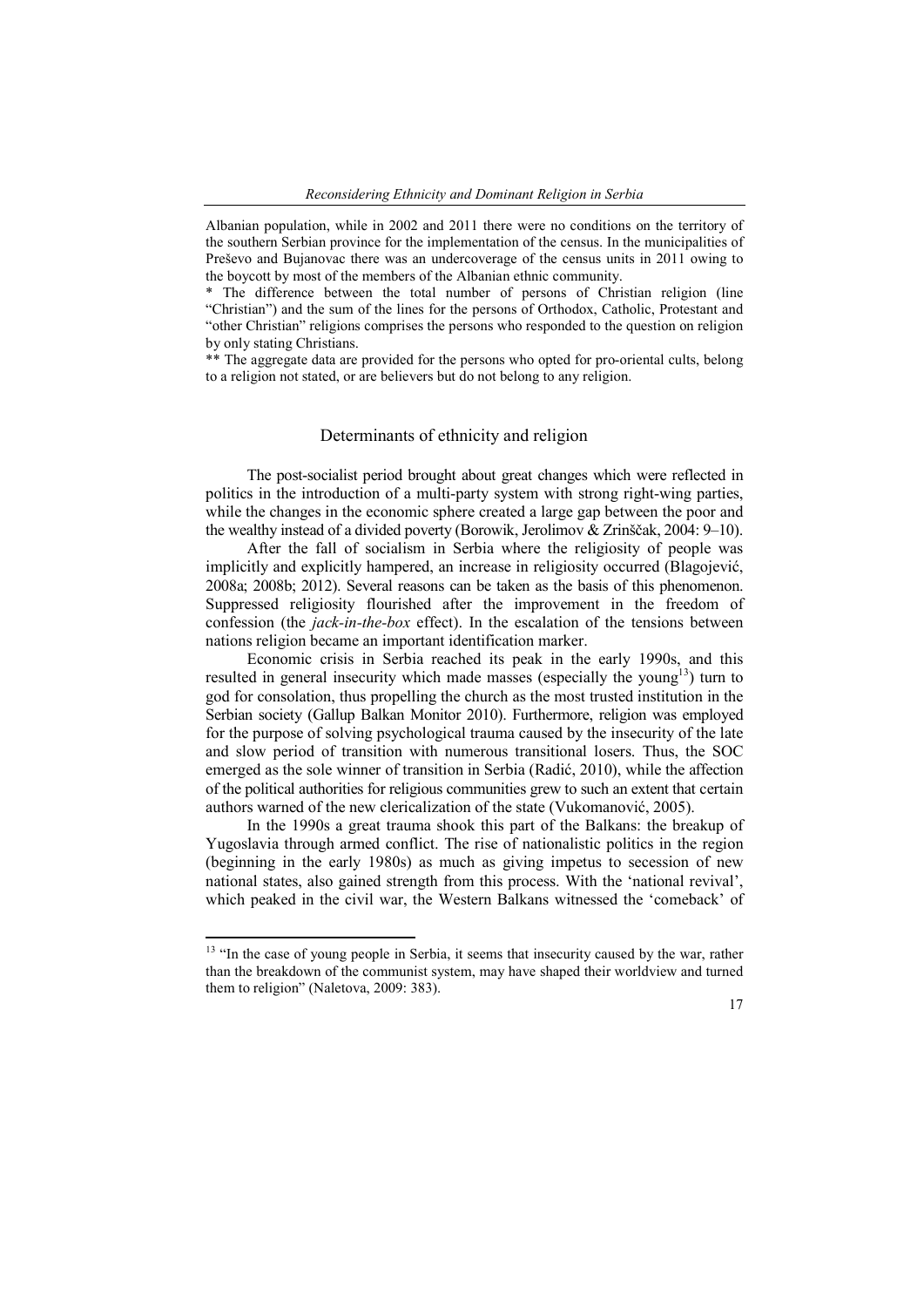Orthodoxy in Serbia<sup>14</sup> (also in Macedonia and Montenegro), Roman Catholicism in Croatia, and all of the aforementioned religious traditions together with Islam in Bosnia (Perica, 2002). Therefore, "Orthodoxy became increasingly important for the cultural and national uniqueness of the Serbian people and its homogenization and identification in the face of other national and confessional identities" (Radić, 2000a: 271). The church granted substantial moral and material support to the Serbian population on the territories affected by the war. The message church was conveying to the public was "the Serbian people were not the aggressors but the victims of the conflict, and that they, for the second time in their history, were confronting genocide" (Radić, 2000a: 272). At some point, the church defended the war, characterizing it as defensive and in the glory of god, characterizing peace which did not direct people to godly ways as "rotten". In this way, the SOC worked as an agent of demobilization of all social and political forces that were opposed to nationalist politics. The church viewed the unification of the entire Serbian people as *Endlösung* of the national question. It is noteworthy that the majority of bishops in the church originated from the lands in which the war was being waged. Although pleas for ending the violence, calls for negotiations and fair solution of the conflicts were constantly voiced, "the concept of a 'just solution' coincided with the articulated interests of the Serbian nation" (Radić, 2000a: 272).

The proclamation of Montenegro independence in 2006 was another blow to the programme of the all-Serbian-unification, and added fuel to the fire of schism related to the autocephalous Montenegrin Orthodox Church, which was established in January 1991, with Miraš Dedeić becoming its first Metropolitan, a short time after he was excommunicated by the Ecumenical Patriarch Bartholomew. The Serbian Orthodox Church declared the Montenegrin Church "schismatic" (Ramet, 2006: 132–133). Mutual accusations of "atheism" followed, together with massive ethnic mobilizations and violent outbreaks in Montenegro, now a nation divided between those calling for unity with Serbia, and those praising the newly-gained autonomy.

Disputes between the SOC and the Macedonian Orthodox Church<sup>15</sup>, as well as the most recent one with the Romanian Orthodox Church<sup>16</sup>, again follow a familiar pattern of state, church and ethnic group forming a tripartite unity.

<sup>&</sup>lt;sup>14</sup> "The national revivals have given the churches great opportunities to reveal the transcendent truth of Christianity not only through the transcendent symbolism of the Christian vision of the world but also through the experience of post-communist nationbuilding" (Naletova, 2009: 392).

<sup>18</sup> <sup>15</sup> After long and tumultuous history an agreement was reached in 1992 on the canonical unity of the Serbian and Macedonian Church, only to be vetoed by the Serbian Church later on. In 2002 a new agreement was concluded according to which the autocephaly would be discontinued and the autonomy of the Macedonian Church established, yet it only led to a discord among the Macedonian bishops, out of whom one (Jovan), with this agreement also falling through, accepted the invitation of the Serbian Patriarch Pavle to recognize the authority of the Belgrade Patriarchate. The problem between the two churches developed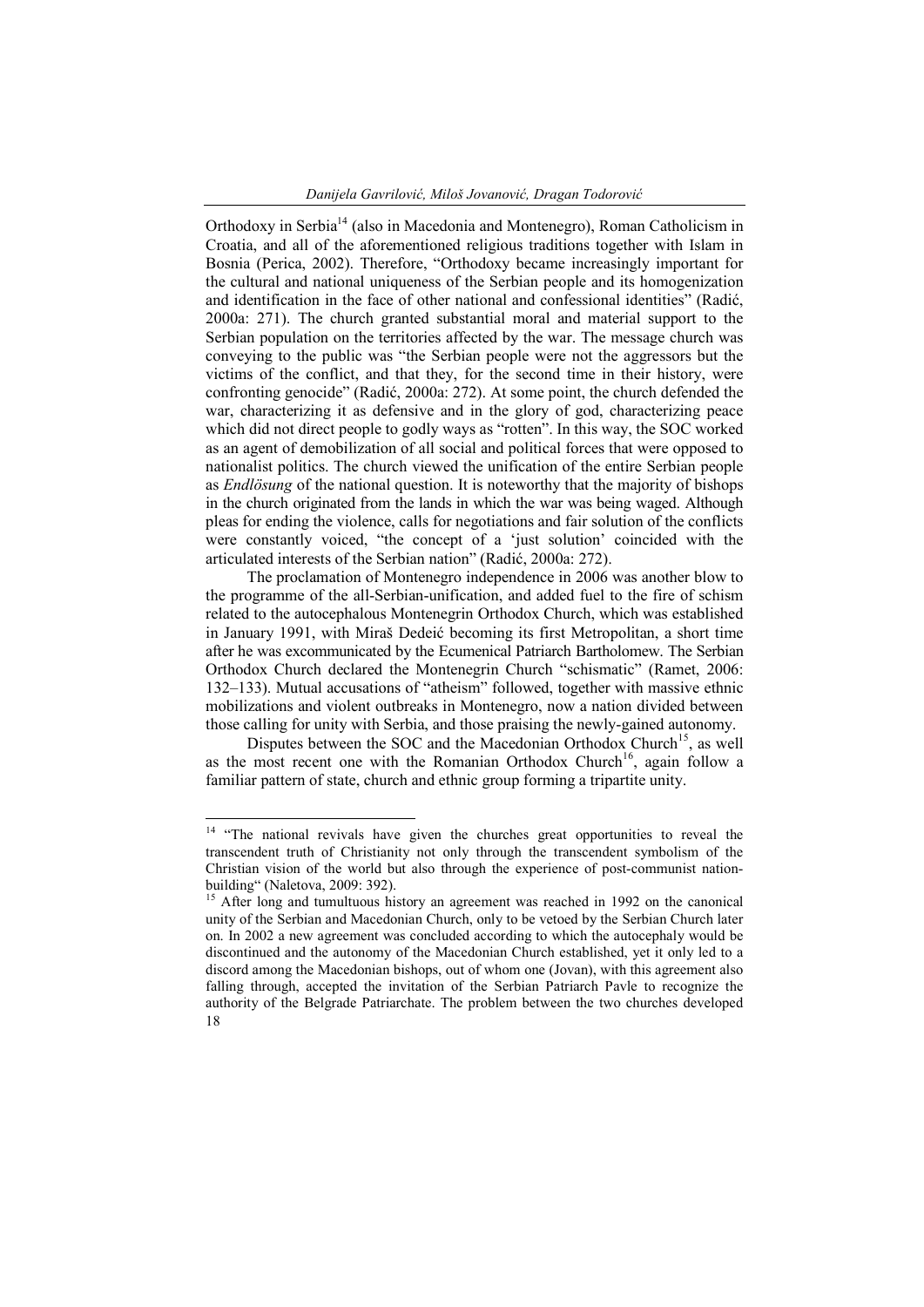The separatist calls of Albanians started in the early 1980s, and reached the highest volume in the late 1990s, when an armed conflict broke out and ended after the NATO intervention in 1999. The Republic of Kosovo as an independent state was declared in 2008. Up to date, Serbia has not recognized it, and still claims that Kosovo and Metohija is an integral part of Serbia. A strong mythical significance of Kosovo constitutes the core point of a specific form of religious nationalism, enhanced by the fact that the Albanians inhabiting Kosovo are Muslims.

One should also mention several of the more recent affairs which have shaken the SOC. These scandals are connected with the (documented) accusations against two of the SOC bishops (Pahomije and Vasilije Kačavenda), who have abused their position and forced theology students and other young men into physical closeness, then with the murder case that took place in the Orthodox Centre for Drug Rehabilitation in 2011, as well as with the material misconduct in the SOC (the bishop of Raška-Prizren Artemije and his associates were accused of embezzling large sums of money mostly from the monastery renovation funds intended for Kosovo and Metohija).

As for the EU accession process, it must be noted that the Church vehemently opposes the European integration (Buchenau, 2011; 2012; Gaćeša, 2007; Mylonas, 2003), and positions itself among the anti-European political forces in Serbia – such as "Democratic Party of Serbia" and "Dveri", along with clero-fascist and ultra-nationalist organizations, which promote a general conservative agenda. By closely lining with this side in the struggles about the EU, the Church enhances the symbolic divisions in the Serbian society, often using strong language and condemnation in stigmatizing the pro-European wing of the Serbian public. There are also factions within the SOC which recognize and accept the need for EU integration, but they are in the minority (Bigović, 2011; Buchenau, 2005).

 $\ddot{\phantom{a}}$ 

into a state problem between Macedonia and Serbia, which, similarly to the situation in Montenegro, led to the polarization of the Macedonian population.<br><sup>16</sup> The problem with the activity of the Romanian Orthodox Church in eastern Serbia, on

the territory of the SOC jurisdiction, also possesses an ethnic dimension (the Vlachian minority in Serbia has a part whose members consider themselves Romanians). The problem magnified to such an extent, that at one point the president of Romania threatened with cutting the support to Serbia for its joining the European Union if the activity of the Romanian Orthodox Church in the eastern Serbia remained forbidden (Jovanović & Tasić, 2012).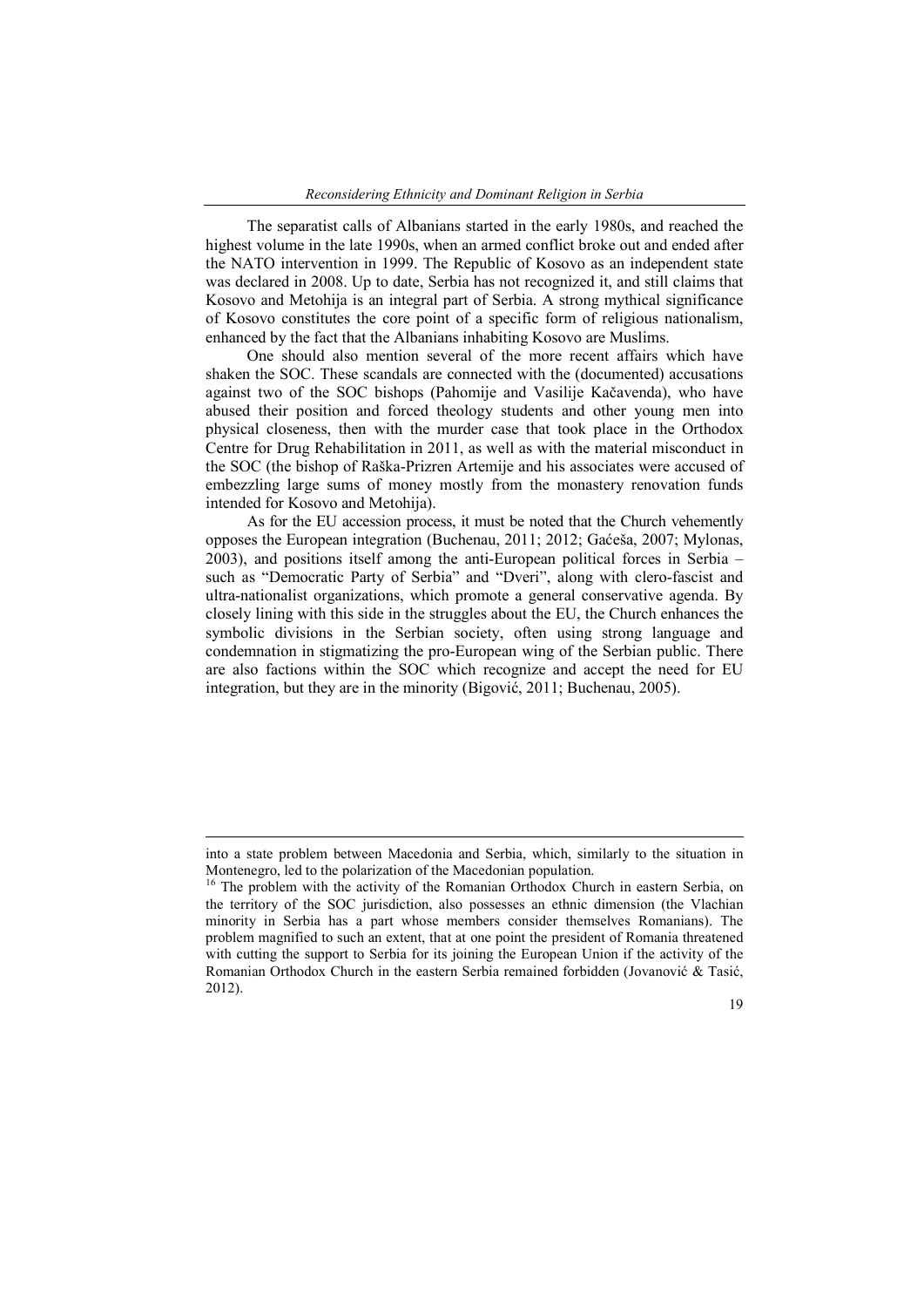| <b>Determinants</b>                       | <b>Ethnicity</b> |           | <b>Religion</b> |           |
|-------------------------------------------|------------------|-----------|-----------------|-----------|
|                                           | 1990s            | 2000-2012 | 1990s           | 2000-2012 |
| Collapse of socialism                     |                  |           |                 |           |
| Breakup of Yugoslavia                     |                  |           |                 |           |
| Economic crisis                           |                  |           |                 |           |
| Montenegro independence                   |                  |           |                 |           |
| Kosovo and Metohija<br>independence       |                  |           |                 |           |
| Disputes between<br>the Orthodox Churches |                  |           |                 |           |
| Scandals within the Church                |                  |           |                 |           |
| EU accession process                      |                  |           |                 |           |

*Table 3: Determinants of ethnic and religious developments in Serbia (1990–2012)*

#### Where does ethnicity meet religion?

In Serbia, ethnicity does not meet religion – they are joined together, due to the historical linkage of ethnic and religious identity, and utilization of religion as the most important ethnic identifier.

An important relation has to be emphasized when talking about religion and identity, and that is the connection between the SOC and the preservation of ethnic identity during the slavery under the Ottoman Empire. The Patriarchate included all the countries where Serbs lived under the Turkish authority. After its renewal (1577) the Peć Patriarchate encompassed almost all of the Serbian regions and almost the entire Serbian population. The areas where the Serbian people did not live, but used to be parts of "Dušan's<sup>17</sup> Patriarchate", were abandoned, while the regions of Bosnia, Srem, Banat, Lika, and Baranja were included, i.e. the regions which were populated by the Serbs only after the arrival of the Turks. The analyses of the position and the role of the SOC in these processes provide a unanimous assessment of Serbian historians that the SOC was the main bearer and defender of the identity of Serbs after the fall of the medieval empire up to the beginning of the fight for independence.<sup>18</sup> On the other hand, Miša Gleni believes that this role had

 <sup>17</sup> Stephen Dušan (*Стефан Душан*, c. 1308–1355), commonly known as "Dušan the Mighty" (*Душан Силни*), was the "Emperor of the Serbs, Greeks (Romans) and Bulgarians". He enacted the constitution of the Serbian Empire in *Dušan's Code*. He promoted the Serbian Church from an archbishopric to a patriarchate. Under his rule medieval Serbia reached its territorial, economical, political and cultural peak. His death is seen as the end of resistance toward the advancing Ottoman Empire, and the subsequent fall of the Eastern Orthodox Church in the region.

<sup>20</sup> <sup>18</sup> Somewhat paradoxically, the church became a more powerful institution among the Serbian people under the Ottomans than it had been while the Serbs had their own native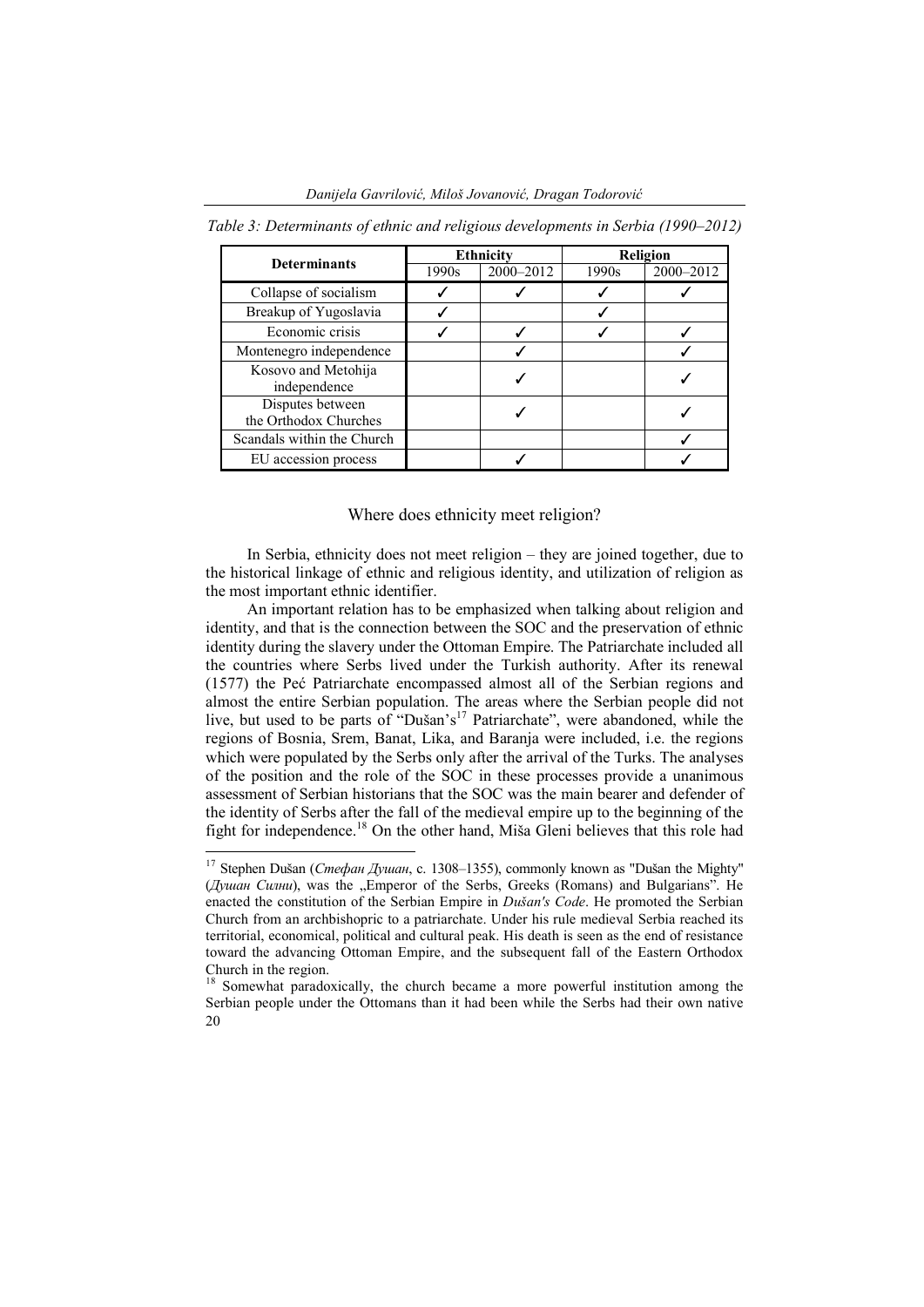to be very limited since the service was not conducted in the folk language but in Slavonic-Serbian, a language not understood by the peasants (Gleni, 2001). Even though several other reasons could be given for the real position and influence of the SOC during history, the most important is the myth of its importance which became a part of the ethnic myth, and has to this day been the cause of a high level of trust in the SOC institution, as well as of its instrumentalization for political purposes. The Serbian, along with the other Orthodox churches, is distributed nationally, thus acquiring certain characteristics of a "folk religion". The specificities, such as the cult of Saint Sava, the syncretism with pagan elements and the tolerance of this practice by the SOC, make the basis of the "Serbian Orthodoxy" (Slijepčević, 1991).

After the socialist period in which the church enjoyed a completely peripheral role, came the redefinition of the relationship between the state and the church, and its increased importance in the Serbian society. "During the socialist period, the state one-sidedly determined the character of its relationship with religious communities from a position of total political and ideological supremacy. In the post-socialist era, however, religious rights and freedoms have been considerably extended, but this immediately brought into play the question of their increased *responsibility* in many areas" (Vukomanović, 2008: 240). Although declaratively secular, $19$  Serbia is a state in which saint's days of almost all public institutions are celebrated, the SOC priests participate in state bodies (Republic Broadcasting Agency), Saint Sava<sup>20</sup> is celebrated in all schools not only as an educator, but as a saint as well, with explicit elements of the Orthodox cult. Its activity spreads to the educational sphere (religious education), the presence of chaplains in the army and prisons, to the influence on the legal-political sphere, and international relations and European integration (Vukomanović, 2008). The state dictates the policy which stimulates or provides an untruthful picture of the mass revitalization of religiosity by: "constructing sacred objects with the permits for the most attractive locations, introducing religious holidays as state holidays, their public celebration

 $\ddot{\phantom{a}}$ 

rulers, with the Serbian people's ecclesiastical leaders thenceforth becoming their secular leaders as well – *etharchs*. This was the practical result of the Ottoman *millet* system, which was a form of indirect rule and corporate self-government by ethno-confessional groups (Bardos, 2011: 562).

<sup>&</sup>lt;sup>19</sup> Article 11 of *The Constitution of the Republic of Serbia* reads as follows: "The Republic of Serbia is a secular state. Churches and religious communities shall be separated from the state. No religion may be established as the state or mandatory religion."

<sup>&</sup>lt;sup>20</sup> Saint Sava (Свети Сава, 1174-1236) was a Serbian Prince and Orthodox monk, the first Archbishop of the autocephalous Serbian Church, the founder of Serbian law and literature (he authored the oldest known constitution of Serbia – *Nomocanon* [*Законоправило*]), and a diplomat. He is widely considered as one of the most important figures of Serbian history, celebrated as a great educator of the people, and is venerated by the Serbian Orthodox Church.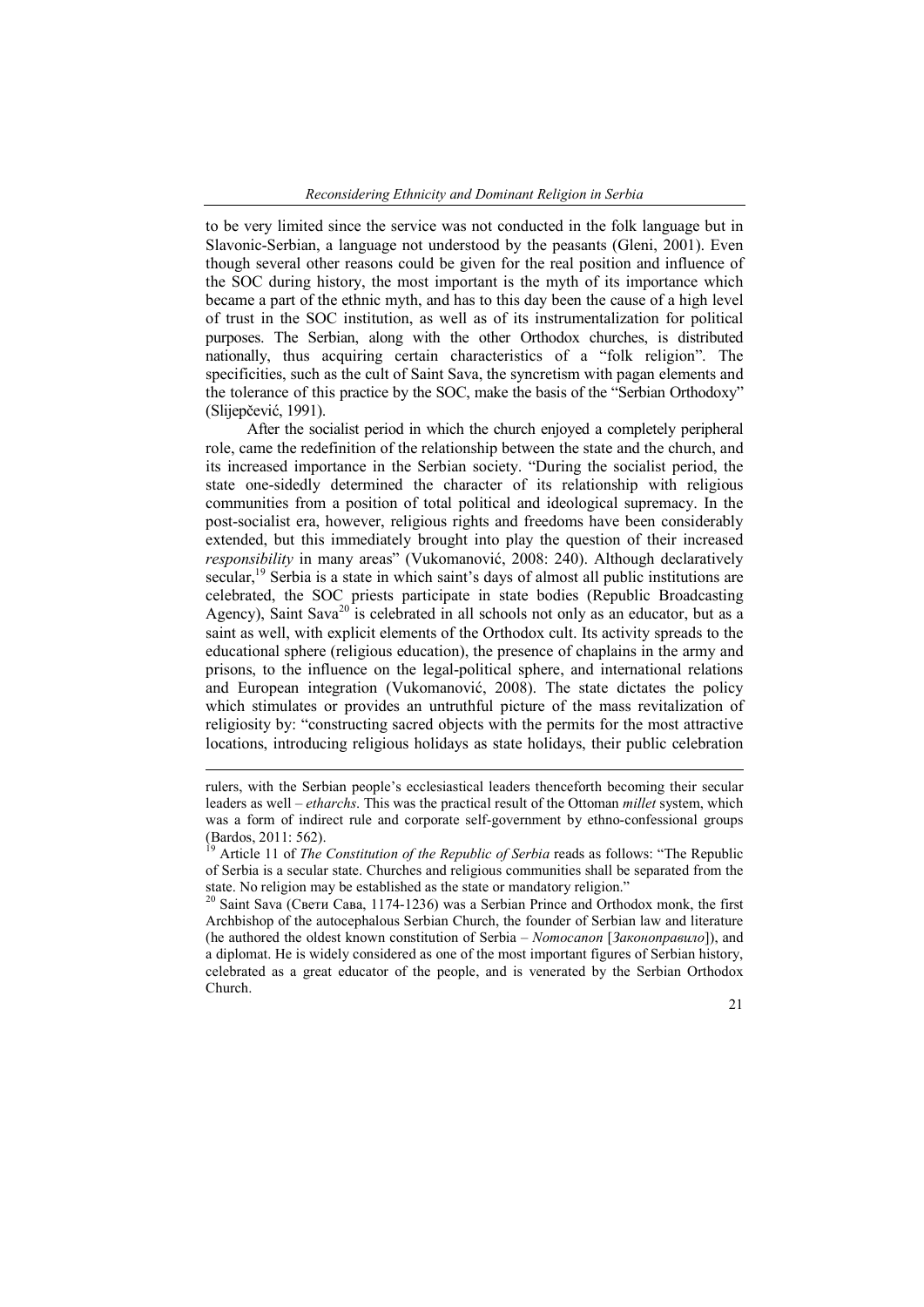with the support from political structures, a large media space and the neglect of the cultural and sociological dimension of the holidays, for the purpose of emphasizing the religious, and often national, Orthodox-Serbian dimension" (Radulović, 2012: 16).

Religion was a follower and an actor in the creation of social events. The public role of the SOC rose and it was impossible to bring down Milošević without it, similar to the current situation where the SOC is asked to provide legitimacy for winning and holding on to the authority. Certain church representatives<sup> $21$ </sup> instrumentalized religion/church politically (nationalistically), by using this legitimizing potential (Lukić & Vuković, 2005: 201–204, 206–217). "The church, which viewed itself as the protector of the Serbian people (…) did not regard the national question as a separate political problem, but as a form and an aspect of religion; thus it acted as a national, and not solely religious, institution. (…) The church did, in fact, identify itself with Serbia as a state and with the Serbian nation." (Radić, 2000a: 270).



Figures 1 and 2 clearly show that ethnic and religious areas fully overlap.

Office of the Republic of Serbia, 2013: 28.



<sup>&</sup>lt;sup>21</sup> "The Church is as divided as the society itself. There are advocates of various options and paths among the bishops. The illusion of unity is kept on the outside, while the inside is characterized by the balancing of power" (Radić, 2000b: 83).

<sup>&</sup>lt;sup>22</sup> "Predominant ethnic communities of the Republic of Serbia, by municipalities and cities", Statistical Office of the Republic of Serbia, 2013: 31. <sup>23</sup> "Predominant religions in the Republic of Serbia by municipalities and cities", Statistical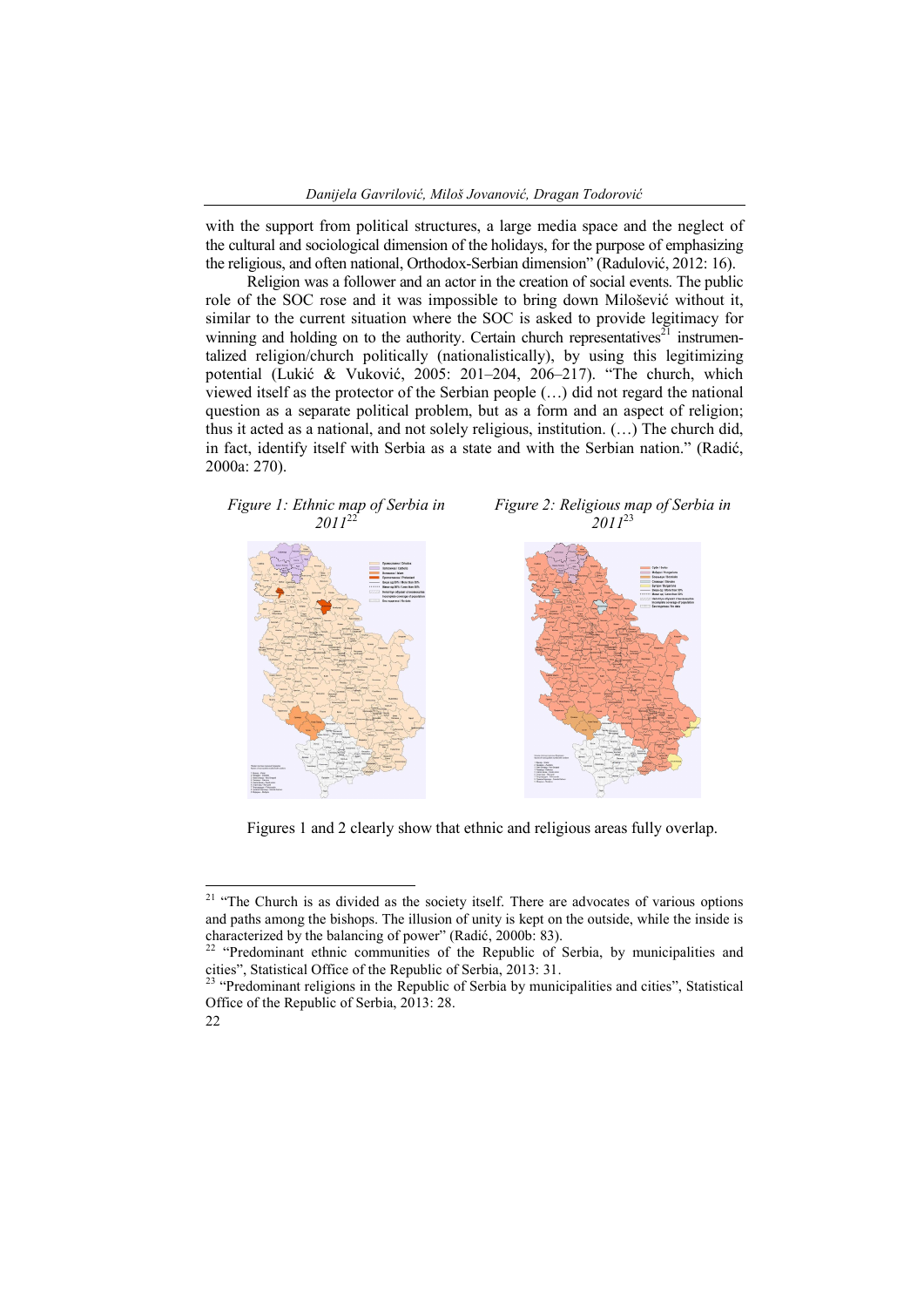## Shaping the ethnicity-religion nexus

The strengthening of the religious sensibility in the near future in Serbia is a continuous process that will require much more energy from traditional churches and religious communities than they have exerted thus far. Do the strife for the preservation of the traditional pattern of national and cultural identity, at the collective, and the apotheosis through living with others and for others in a local temple, at the individual level, go hand in hand with the acquired political approval of the public opinion on the needs for the integration into the European flows?

World-renowned sociologists of religion assess that "[t]he closer a society moves toward Europe, the more it will come under the influence of European secularity," i.e. that a religious community has three options in the clash with the dynamic competition of the pluralistic situation: "to resist, withdraw from, or engage with pluralism" (Berger, 2005: 443–444). The first two could be considered neotraditionalism, while the third is the one to be counted upon, in line with expectations that the church is not opposed to the society. In the European religious market, with strict rules of the game, all of the churches and religious communities are subjected to competitiveness, and their success in religious activity depends exclusively on their own individual abilities and dedication. The shift from the *religion of fate* to the *religion of choice* is an inevitable fact that religious communities in Serbia have to get used to in conforming to their own religious activity within the European framework.

The Serbian Orthodox Church is the member of the *World Council of Churches*, has participated in the ecumenical and interreligious dialogue since 1965, and contributes to the witness of the gospels, even though it is yet to be subjected to a comprehensive *aggiornamento*, in the manner of the Catholics (Nikolić, 2011; Bigović, 2011; Todorović, 2005b; Đorđević, 2005b). It is also yet to compete in the open European cultural and religious surroundings, and not only provide a merely declarative support of the heritage promoted by the Western civilization in its spreading to the East (Bigović, 2011). To preserve the existing and multiply the new congregation, the Orthodox clergy will have to engage in more than the liturgical community and ascetic silence in the years to come. By redefining the public role and forms of its pastoral activity thus far in the Serbian society, the SOC could serve as a role model and orientation to its current and future believers, tired of transition problems and looking toward the European future, in their adjustment to coping with the conditions of a civil society. What would these changes encompass?

As already suggested before (Topić & Todorović, 2011), in the sphere of public activity these changes would comprise: 1. abandoning the inflammatory national rhetoric based on chauvinism (fanaticism and intolerance toward the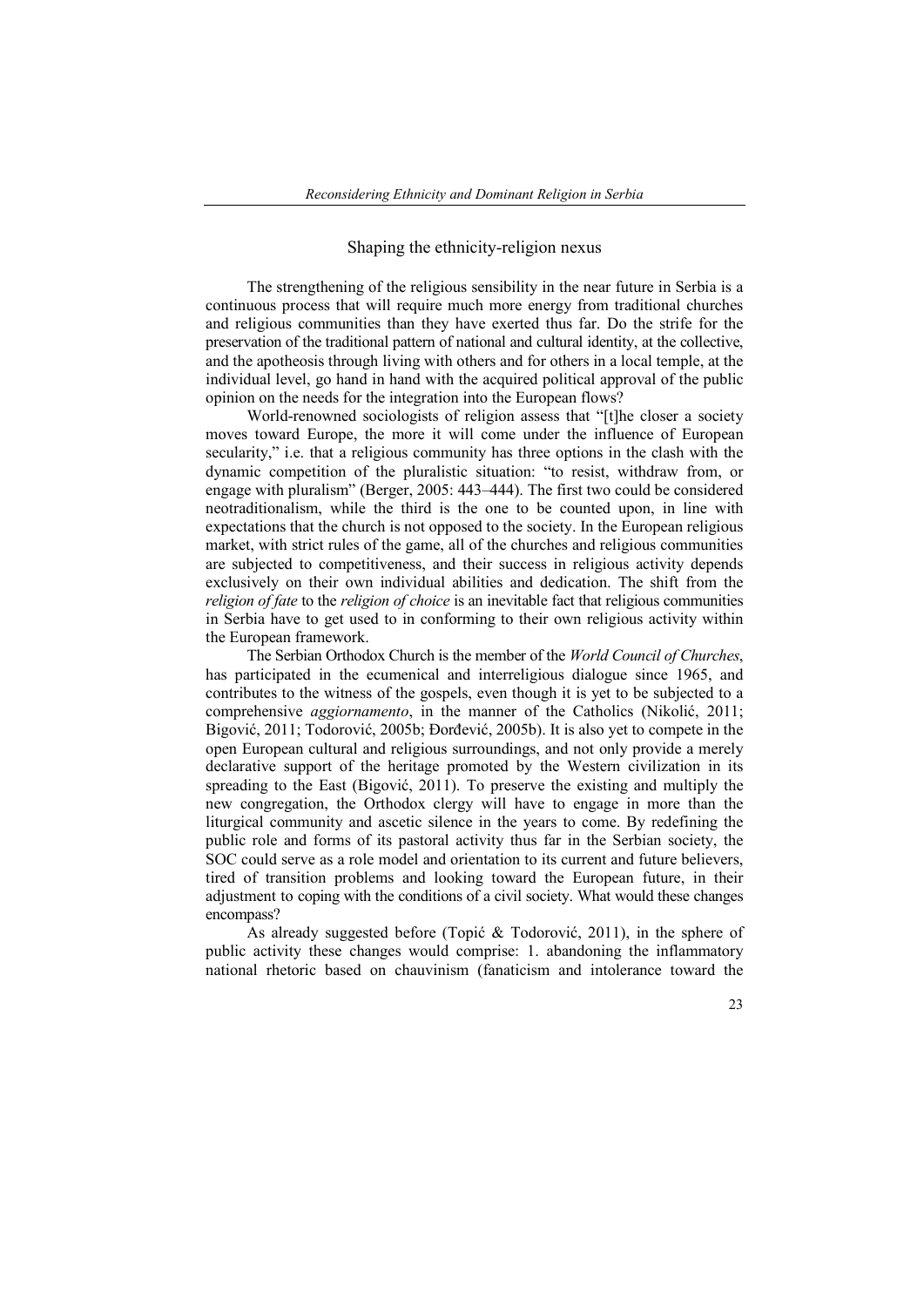members of minority peoples and ethnic groups); 2. support to the believers for participating in the political life (the imbuement with the Christian spirit as an advantage in public service activities); 3. promotion of the Serbian-Orthodox cultural heritage as a contribution to the enrichment of the European cultural tradition, but also the introduction of the domestic congregation to the cultural achievements of other Christian peoples; 4. cooperation with the civil sector (the defence of the dignity of people and fundamental human rights: the right to life, freedom of conscience and religious freedom, social justice and peace, prevention of discrimination, xenophobia, and violence); 5. reconsideration of the basic values and ethos of the present (promotion of social justice, fight against corruption and crime, rejection of various forms of unequal distribution of social power, reconsideration of the range of the market economy based on unhindered competition); 6. encouragement of the socio-ethical discussion on the righteousness of economics and the criticism of the consumer society anomalies (greed for profit, human avarice, unequal distribution of social goods); 7. raising the awareness on the importance of environmental protection; 8. philanthropy, endowments, and charitable work; 9. affirmation of Christian values in economic activities (honesty, conscientious work, solidarity, relations toward the working environment).

In this way, religion in Serbia would take on the role of a "reservoir" of social capital (Putnam, 2000), which functions in accordance with the nature of the civil society, leaving behind the history of religious-ethnic conflicts that have been characteristic of the previous period. Political consensus and Serbia's aspirations for joining the EU can have a significant influence on this process, since this involves acceptance of norms and standards of minority rights protection.

## References

- Bandić, D. (1989). *Carstvo zemaljsko i carstvo nebesko: ogledi o narodnoj religiji (Earthly Empire and Heavenly Empire: Essays on Popular Religion)*. Beograd: I. Čolović; D. Bandić; I. Mesner.
- Bandić, D. (2010). *Narodno pravoslavlje (Popular Orthodox Christianity)*. Beograd: Biblioteka XX vek; Knjižara Krug.
- Bardos, G. N. (2011). Serbia, Patriarchal Orthodox Church of. In: J. A. McGuckin (ed.) *The Encyclopedia of Eastern Orthodox Christianity* (559–570). Malden, MA; Oxford: Wiley-Blackwell.
- Berger, P. L. (2005). Orthodoxy and Global Pluralism. *Demokratizatsiya*, 13 (3), 437–447.
- Bigović, R. (ed.) (2011). *Hrišćanstvo i evropske integracije (Christianity and European Integrations)*. Beograd: Hrišćanski kulturni centar.
- Blagojević, M. (1995). *Približavanje pravoslavlju (Coming Closer to Orthodox Christianity)*. Niš: Gradina; JUNIR.
- 24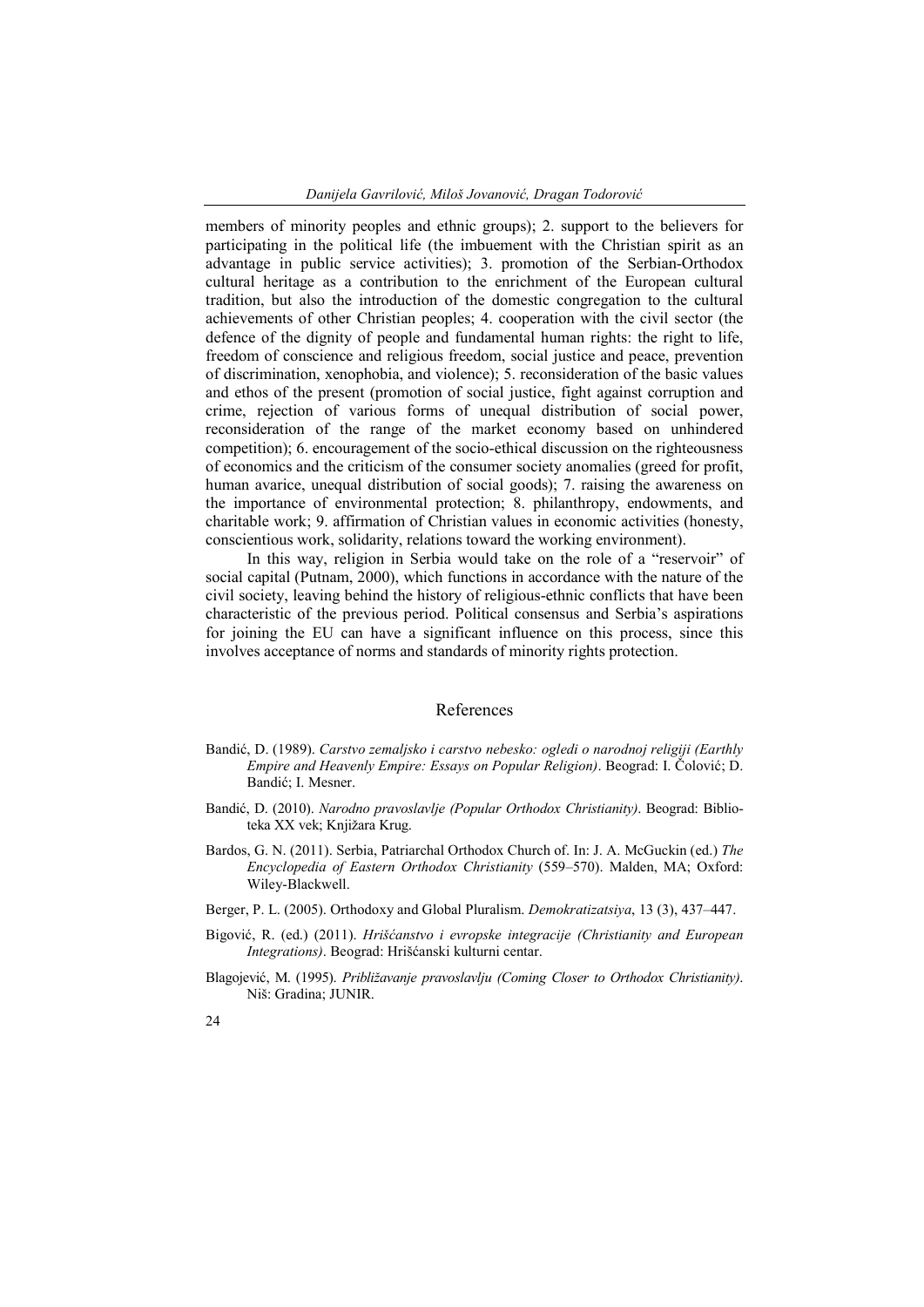- Blagojević, M. (2005). *Religija i crkva u transformaciji društva (Religion and the Church in the Society's Transformation)*. Beograd: Institut za filozofiju i društvenu teoriju, IP "Filip Višnjić".
- Blagojević, M. (2006). Savremene religijske promene u Srbiji i proces integracije u Evropu *(Contemporary Religious Changes in Serbia and the Process of Integration into Europe)*. *Filozofija i društvo (Philosophy and Society)*, 29(1), 95–111.
- Blagojević, M. (2008a). Desecularization of Contemporary Serbian Society. *Religion in Eastern Europe*, 28(1), 37–50.
- Blagojević, M. (2008b). Religiozna Evropa, Rusija i Srbija juče i danas: argumenti empirijske evidencije – slučaj Srbije (*Religious Europe, Russia and Serbia, Yesterday and Today: Arguments for Empirical Evidence – Serbian Case*). *Filozofija i društvo (Philosophy and Society)*, 19(3), 235–257.
- Blagojević, M. (2012). Stаtistički pоkаzаtеlјi rеligiоznоsti i rеvitаlizаciја prаvоslаvlја: stvаrnоst ili mit (*Statistical Indicators of Religiosity and Revitalization of Orthodox Christianity: Reality or Myth*). *Zbоrnik rаdоvа еtnоgrаfskоg institutа SАNU (Anthology of Papers of the Ethnographic Institute of the Serbian Academy of Sciences and Art)*, 27, 45–76.
- Blagojević, M. & D. B. Đorđević. (1999). Religioznost stanovništva Jugoslavije (Delimičan pregled iskustvenih istraživanja) (*Religiosity of the Population of Yugoslavia (A Partial Survey of Empirical Research)*). *Teme (Themes)*, 23(1–2), 81–94.
- Bremer, T. (2008). Religion and the Conceptual Boundary in Central and Eastern Europe: Introductory Remarks. In: T. Bremer (ed.) *Religion and the Conceptual Boundary in Central and Eastern Europe: Encounters of Faiths* (1–15). Basingstoke; New York: Palgrave Macmillan.
- Borowik, I., Marinović Jerolimov, D. & Zrinščak, S. (eds.) (2004). *Religion and Patterns of Social Transformation*. Zagreb: IDIZ.
- Buchenau, K. (2005). From Hot War to Cold Integration? Serbian Orthodox Voices on Globalization and the European Union. In: V. Roudometof, A. Agadjanian & J. Pankhurst (eds.) *Eastern Orthodoxy in a Global Age: Tradition Faces the Twentyfirst Century* (58-83). Wallnut Creek, CA: AltaMira Press.
- Buchenau, K. (2011). Orthodox Values and Modern Necessities: Serbian Orthodox Clergy and Laypeople on Democracy, Human Rights, Transition, and Globalization. In: O. Listhaug, S. P. Ramet & D. Dulić (eds.) *Civic and Uncivic Values: Serbia in the Post-Milošević Era* (111–142). Budapest; New York: Central European University Press.
- Buchenau, K. (2012). Anti-Europeanism in the Balkans, Anti-Americanism in Latin America: a Comparison. *Religion, State and Society*, 40(3/4), 379–394.
- Cvitković, I. (2009). Has the "return" of religions occurred or "return" to the religion? In: D. Gavrilović (ed.) *Revitalization of religion – Theoretical and comparative approaches* (15–23). Niš: YSSSR.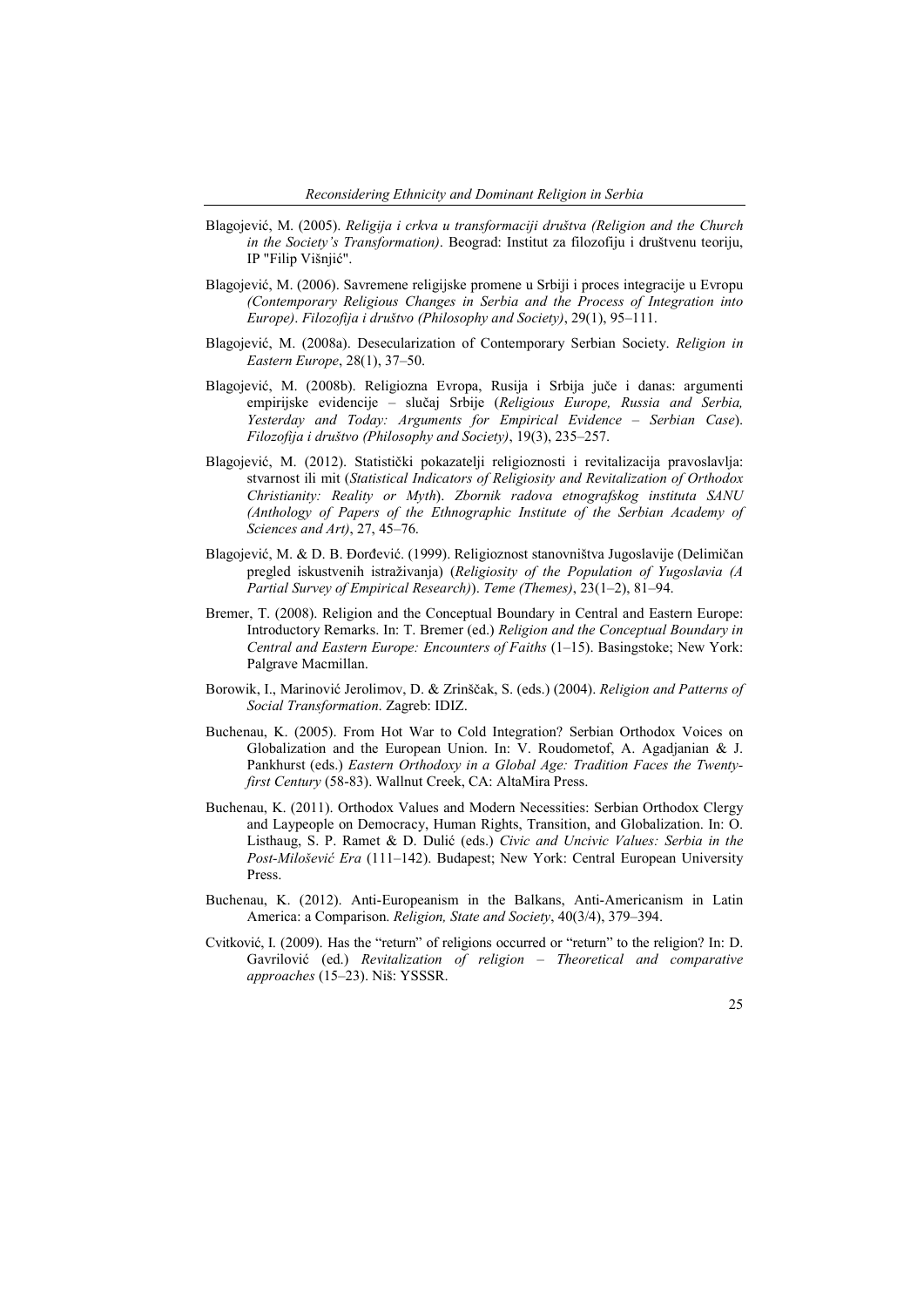Đorđević, D. B. (1984). *Beg od crkve (Escape from Church)*. Knjaževac: Nota.

- Đorđević, D. B. (2005a). Religije i veroispovesti nacionalnih manjina u Srbiji (*Religions and Confessions of the National Minorities in Serbia*). *Sociologija (Sociology)*, 47(3): 193–212.
- Đorđević, D. B. (2005b). Nekoliko razmišljanja o našoj crkvi (*A Few Thoughts about Our Church*). In: S. Lukić, S. & S. Vuković, S. (eds.) *Zašto se u crkvi šapuće? Peščanik FM knjiga 2 (Why Do We Whisper in Church?The Hourglass FM Book 2)*. (120– 139). Beograd: Fabrika knjiga.
- Đorđević, D. B. (2007). Religious-Ethnic Panorama of the Balkans. In: N. S. Arachchige Don and Lj. Mitrović (eds.) *The Balkans in Transition* (79–93). Cambridge: IRFD; Niš: Center for Balkan Studies.
- Đorđević, D. B. (2009). Religiousness of Serbs at the beginning of the 21st Century: What is it about?. In: D. Gavrilović (ed.) *Revitalization of religion: Theoretical and comparative approaches* (57–64). Niš: Yugoslav Society for the Scientific Study of Religion.
- Gaćeša, D. (2007). Fundamentalist Tendencies of Serbian Orthodox Christianity. *Western Balkans Security Observer*, 7–8, 65–81.
- Gallup Balkan Monitor. (2010). *2010 – Summary of Findings*. Available from: http://www.balkan-monitor.eu/files/BalkanMonitor-2010 Summary of Findings.pdf (Accessed: 2.6.2013).
- Gavrilović, D. (2008). *Moral i religija u savremenom društvu (Moral and Religion in the Contemporary Society)*. Niš: Filozofski fakultet.
- Gavrilović, D. & Petrušić. N. (2011). Međunacionalni odnosi i zaštita manjinskih prava u Srbiji (*Inter-national Relations and the Protection of the Minority Rights in Serbia*). *Migracijske i etničke teme (Migration and Ethnic Themes)*, 27(3), 419–440.
- Gleni, M. (2001/2000). *Balkan 1804–1999: nacionalizam, rat i velike sile I–II (The Balkans 1804-1999: Nationalism, War and Great Powers I-II)*. Beograd: Samizdat B92.
- Jovanović, M. & Tasić, M. (2012). Does God Speak My Language, Too? In: D. B. Đorđević, D. Gavrilović & D. Todorović (eds) *Religion, Religious and Folk Customs on The Border* (53–68). Niš: Yugoslav Society for the Scientific Study of Religion; Faculty of Mechanical Engineering at The University of Niš.
- Jovanović, M. & Tasić, M. (2013). A Vlachian Priest in the Border Region (Negotin). In: D. B. Đorđević, D. Todorović & M. Jovanović (eds.) *Priest on the Border* (57–68), Niš: Yugoslav Society for the Scientific Study of Religion; Faculty of Mechanical Engineering.
- Kancelarija za saradnju sa crkvama i verskim zajednicama. (*s.a.*) Registar crkava i verskih zajednica *(Office for Cooperation with Churches and Religious Communities. Register of Churches and Religious Communities)*. Available from: http://www.vere.gov.rs/KSCVZ/uploads/Dokumenti/RegistarCrkavaIVerskihZajedn ica.pdf (Accessed: 21.10.2013).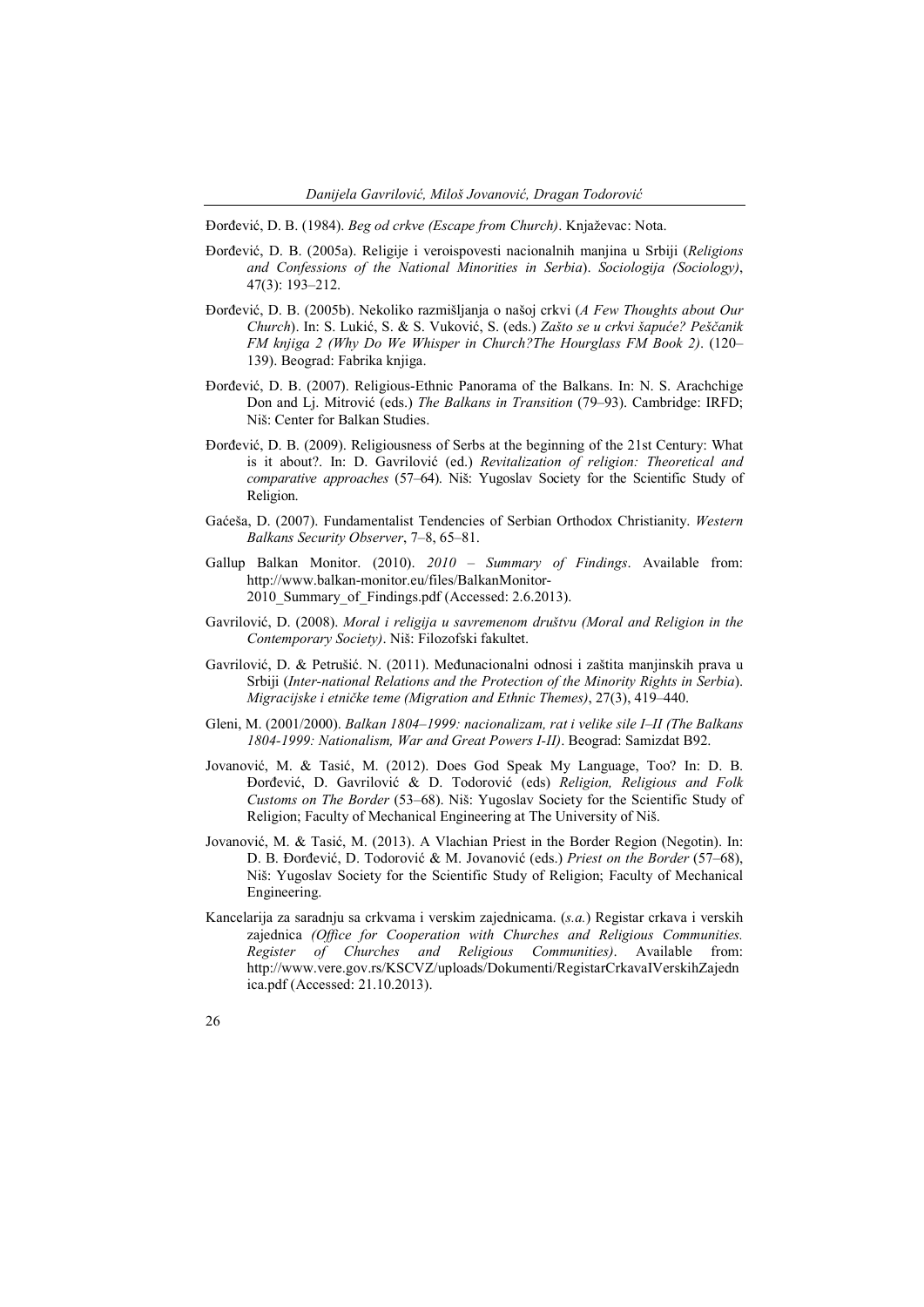- Kuzmanović, B. & N. Petrović. (2008). Vrednosni ciljevi kao činioci političkih stavova i mnjenja mladih (*Value Goals as Factors of Political Attitudes and Opinions of the Youth*). *Sociologija (Sociology)*, 50(2), 153–174.
- Lukić, S. & Vuković, S. (eds.) (2005). *Zašto se u crkvi šapuće? Peščanik FM knjiga 2 (Why Do We Whisper in Church?The Hourglass FM Book 2).* Beograd: Fabrika knjiga.
- Mitev, P. E. (2007). Balkanizacija i/ili evrointegracija (Balkanization and/or eurointegration). In: Lj. Mitrović, D. Zaharijevski & D. Gavrilović (ur.). *Identiteti i kultura mira u procesima globalizacijei regionalizacije Balkana (Identities and the Culture of Peace in the Process of Globalization and Regionalization of the Balkans)* (175–187). Niš: Centar za sociološka istraživanja Filozofskog fakulteta Univerziteta u Nišu.
- Mylonas, C. (2003). *Serbian Orthodox Fundamentals: The Quest for an Eternal Identity*. Budapest; New York: Central European University Press.
- Naletova, I. (2009). Other-Worldly Europe? Religion and the Church in the Orthodox Area of Eastern Europe. *Religion, State & Society*, 37(4), 376–402.
- Nikolić, M. (2011). *Ekumenski odnosi Srpske pravoslavne i Rimokatoličke crkve 1962– 2000 (Ecumenical Relations of the Serbian Orthodox and the Roman Catholic Churches 1962-2000)*. Beograd: Službeni glasnik.
- Pantić, D. (1993). Promene religioznosti građana Srbije (*Changes in Religiosity of the People of Serbia*). *Sociološki pregled (Sociological Review)*, 27(1–4), 177–204.
- Perica, V. (2002). *Balkan Idols: Religion and Nationalism in Yugoslav States*. New York: Oxford University Press.
- Putinja, F. & Stref-Fenar Ž. (1997/1995). *Teorije o etnicitetu (Ethnicity Theories)*. Beograd: Biblioteka XX vek; Čigoja štampa.
- Putnam, R. (2000). Bowling Alone: The Collapse and Revival of American Community. New York: Simon and Schuster.
- Radić, R. (2000a/1996). The Church and the "Serbian Question". In: N. Popov (ed.) *The Road to War in Serbia: Trauma and Catharsis* (247–273). Budapest: Central European University Press.
- Radić, R. (2000b). Crkva u politici i politika u Crkvi *(The Church in Politics and Politics in the Church)*. In: *Helsinške sveske br. 1*: *Srpska elita (Helsinki Files No. 1: Serbian Elite)* (39–83). Beograd: Helsinški odbor za ljudska prava u Srbiji.
- Radić, R. (2005). Džepna istorija Srpske pravoslavne crkve (*A Pocket History of the Serbian Orthodox Church*). In: S. Lukić, S. & S. Vuković, S. (eds.) *Zašto se u crkvi šapuće? Peščanik FM knjiga 2*. (173–198). Beograd: Fabrika knjiga.
- Radić, R. (2007). Serbian Christianity. In: K. Perry (ed.) *The Blackwell Companion to Eastern Christianity* (321–349). London: Blackwell Publishing.
- $27$ Radić, R. (2010). Serbian Orthodox Church – the Sole Winner of the Transition in Serbia. In: J. Marte, V. Rajsp, K. W. Schwarz & M. Polzer (Hrsg.) *Religion und Wende in Ostmittel-und Südosteuropa 1989–2009: Tagungsband zum gleichnamigen*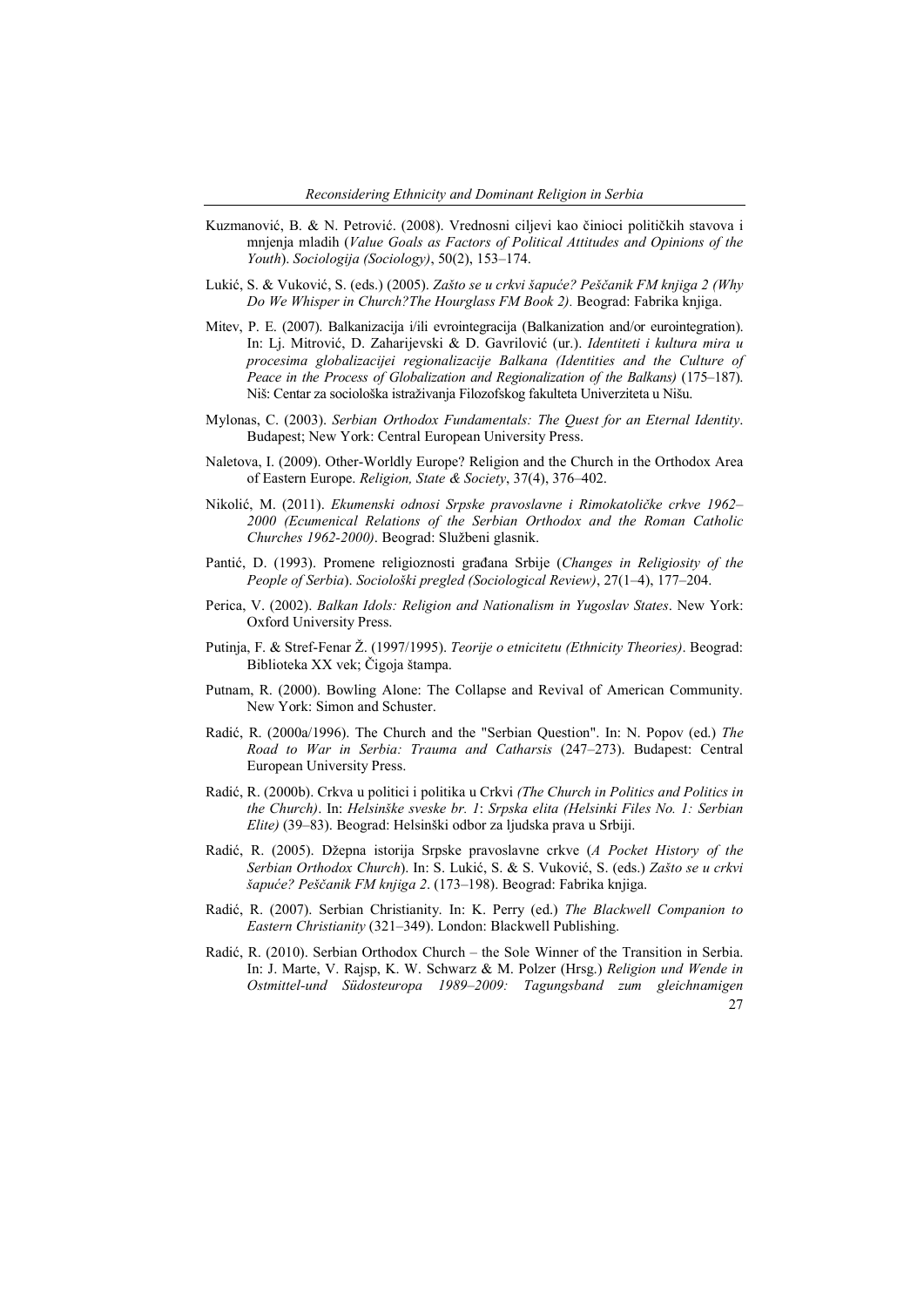*Symposion anlässlich des 20. Jahrestags des Falls des Eisernen Vorhangs in Wien, im Oktober 2009* (131–148). Innsbruck; Wien: Tyrolia-Verlag.

- Radisavljević-Ćiparizović, D. (2001). Vezanost ljudi za religiju i crkvu u Srbiji krajem devedesetih (*People's Attachment to Religion and Church in Serbia in the Late Nineties*). In: D. B. Đorđević, D. Todorović i J. Živković (ur.) *Vere manjina i manjinske vere (Faiths of the Minorities and Minority Faiths)* (98–107). Niš: JUNIR, Zograf.
- Radisavljević Ćiparizović, D. (2002). Religija i svakodnevni život: vezanost ljudi za religiju i crkvu u Srbiji krajem devedesetih (*Religion and Everyday Life: People's Attachment to Religion and Church in Serbia in the Late Nineties*). In: S. Bolčić & A. Milić (prir.) *Srbija krajem milenijuma: razaranje društva, promene i svakodnevni život (Serbia at the End of the Millennium: Destruction of Society, Changes and Everyday Life)* (215–248). Beograd: Institut za sociološka istraživanja Filozofskog fakulteta.
- Radisavljević Ćiparizović, D. (2006). *Religioznost i tradicija (Religiosity and Tradition)*. Beograd: Institut za sociološka istraživanja Filozofskog fakulteta u Beogradu.
- Radulović, L. (2012) *Religija ovde i sada: revitalizacija religije u Srbiji (Religion Here and Now: Revitalization of Religion in Serbia)*. Beograd: Srpski genealoški centar; Odeljenje za etnologiju Filozofskog fakulteta.
- Ramet, S. P. (2006). *Religija i politika u vremenu promene: katolička i pravoslavne crkve u centralnoj i jugoistočnoj Evropi (Religion and Politics in the Times of Change: Roman Catholic and Orthodox Churches in Central and Southeast Europe)*. Beograd: Centar za ženske studije i istraživanje roda; Rekonstrukcija ženski fond.
- Rieffer, B. A. J. (2003). Religion and Nationalism: Understanding the Consequences of a Complex Relationship. *Ethnicities*, 3(2), 215–242.
- Slijepčević, Đ. (1991/1962). *Istorija Srpske pravoslavne crkve I–III (History of the Serbian Orthodox Church)*. Beograd: BIGZ.
- Smit, A. D. (1998/1991). *Nacionalni identitet (National Identity)*. Beograd: Čigoja.
- Spasić, I. (2011). The Trauma of Kosovo in Serbia National Narratives. In: R. Eyerman, J. C. Alexander & E. Butler Breeze (eds.) *Narrating Trauma: On the Impact of Collective Suffering*. Boulder; London: Paradigm Publishers
- Statistical Office of the Republic of Serbia. (2013). *2011 Census of Population, Households and Dwellings in the Republic of Serbia – Book 4: RELIGION, MOTHER TONGUE AND ETHNICITY – Data by municipalities and cities*. Belgrade: Statistical Office of the Republic of Serbia.
- Todorović, D. (2005a). Verski pluralizam u južnoslovenskim zemlјama: istorijat i sadašnjost (*Religious Pluralism in South Slavic Countries: History and Present*). *Godišnjak za sociologiju (Annals of Sociology)*, I(1), 187–205.
- Todorović, D. (2005b). Pravoslavlјe i ekumenizam (Analiza iz ugla sociologije religije) *(Orthodox Christianity and Ecumenism (Analysis from the Perspective of the Sociology of Religion))*. *Crkvene studije (Church Studies)*, II(2), 113–128.
- 28